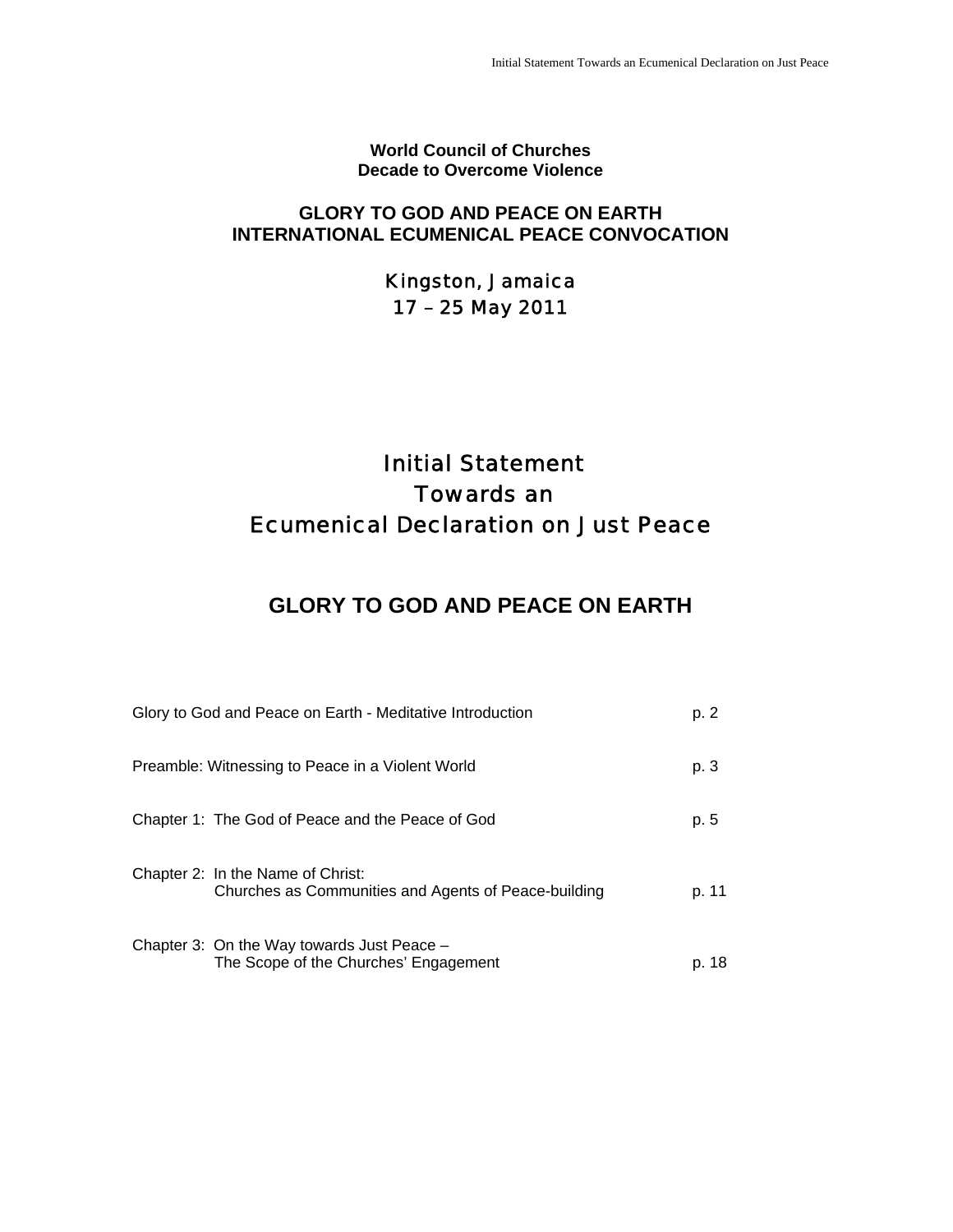## **GLORY TO GOD AND PEACE ON EARTH**

#### **MEDITATIVE INTRODUCTION**:

1. The motto of the *International Ecumenical Peace Convocation* and this *Initial Statement towards an Ecumenical Declaration* on Just Peace is from Luke's Gospel. Shepherds in the fields of Bethlehem are the first to hear:

*"Be not afraid; for behold, I bring you good news of a great joy which will come to all people; for to you is born this day in the city of David a Saviour, who is Christ the*  Lord, and this will be the sign for you: you will find a babe wrapped in swaddling *cloths and lying in a manger. And suddenly there was with the angel a multitude of the heavenly host praising God and saying: Glory to God in the highest, and on earth peace, good will among men."* (2:10-14)1

#### Why this motto?

2. It is often said that religions are accomplices to the violence that plagues our world. Therefore, we would be better off without them. We in the World Council of Churches, however, are convinced that the God who speaks to us through this baby lying in a manger is the foundation of everything we can say and do about overcoming violence and promoting peace in and with the earth.

3. We are aware of the fact that throughout its history Christianity has been involved in many acts and forms of violence. Therefore, everything that we say on the following pages is said in the spirit of repentance. What we express here is directed to our churches as much as it is directed to all readers of good will.

4. In the Gospel, angels are needed to tell us the good news that God has entered the world of humans in the form of an utterly dependant child, born to parents on the margin of the Roman Empire. This message goes against the human inclination to identify God with the powerful. It is a decisively different story: God enters the vicious circles of violence and greed, dependence and misery from below. Good news indeed. The Hebrew word "Immanuel" says it succinctly: God is with us, a gracious, forgiving, healing reality in our midst. God's grace, greater than human sin, God's compassion, deeper than human pride and despair. We can face our world in truth, love and hope.

5. The Christmas story in Luke 2 has become so familiar that we sometimes overlook its political relevance. In verse 1 it begins with a reference to the Emperor Augustus and it ends, in Verse 21, with the naming of the Saviour: Jesus. Hence the "oikoumene" of the Roman Empire is the violent reality against which the "oikoumene" of the "Prince of Peace" (Isa 9:5) is set. Here we see the perennial tension between the peace of God and the "pax romana" – and all the "peace-dictates" of impirial powers up to this day. We look at the life of Jesus, his death on the cross and his resurrection from the dead and affirm: This is the alternative to the powers of the world.

6. The angel's song puts the emphasis on the earth as the location of peace, so as to indicate that the curse that was placed on the earth because of Adam's sin is lifted (Gen 3:17-19). We believe that Christ, the "second Adam", opens up new ways of dealing with the earth. Our salvation cannot be separated from the wellbeing of creation. This is the horizon for the churches' peace-building ministries. We wish to affirm this in the face of the dangerous realities of climate change, nuclear threats and the ever-widening gap between rich and poor.

7. The first word of the angel is: "Be not afraid!" These simple words occur again as the Risen Christ meets his fearful and dispirited disciples (Mt 28:10). We, too, are fearful people in fearsome times. We need to be embraced, encouraged and comforted. We pray for the peace of Christ Jesus to fill us from within. We want to be part of Christian communities which understand themselves as places of confidence and joy, truth and solidarity, forgiveness and healing.

 1 Here and in all quotes that follow the Revised Standard Version (RSV) is used.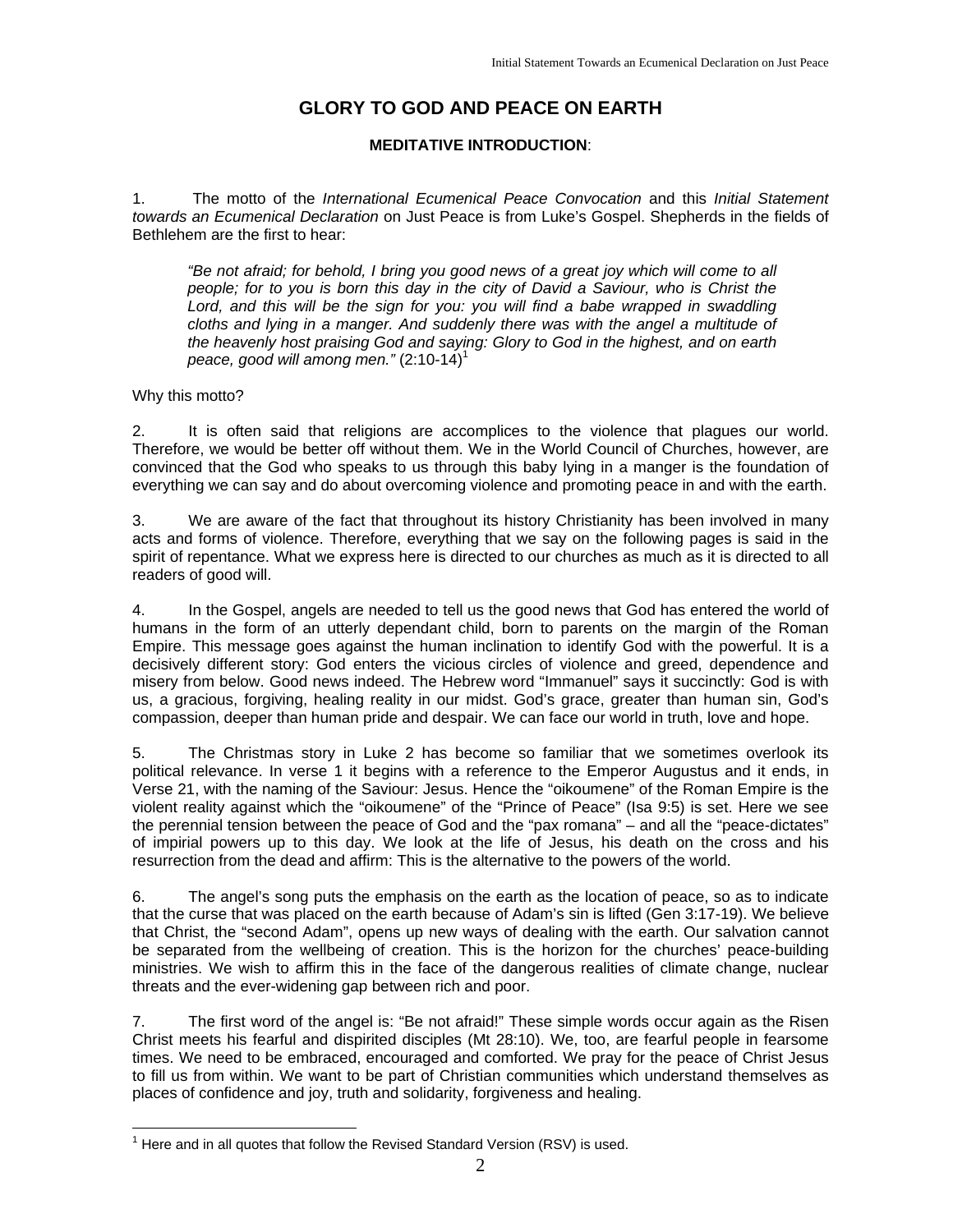#### **PREAMBLE**

#### **Witnessing to Peace in a Violent World**

8. At the end of the Decade to Overcome Violence, we find ourselves at a special moment, a *kairos* of grace. We wish to take stock at this time to reflect upon where this journey of struggling to overcome violence and to enable the churches to contribute to genuine cultures of peace has come: how the events in history have spoken to us, and how we as churches have worked to respond to them.

#### **Events of History: Calling Us to Build Peace**

9. God speaks to humanity in diverse ways (cf. Heb 1:1). The Word of God has come to us through the Scriptures and within the churches. But God also speaks to us in the events of history, bidding us to repent of our sinfulness and seeking a deeper conversion to Christ. We believe that events in the past two decades have been such a call to renew our commitment to the *shalom* of God for which so many people in our time cry out.

- With the fall of the Berlin Wall in 1989, and the end of the Cold War between East and West that followed, it seemed as though a new era of peace and understanding might be upon us. At the same time, it reminded us of the damage to human beings and to society that forty years of repression and of threatened nuclear confrontation had wreaked upon the human family. The euphoria was soon replaced by an upsurge of intra-state violence in Europe, Africa, and Asia.
- The 1992 Year of Indigenous Peoples, declared by the United Nations, brought forward the plight of indigenous peoples, especially in Australia, New Zealand and the Americas. The deep wounds of half a millennium of colonialism and even genocide were impressed upon the consciousness of the world.
- Also in 1992, the United Nations Conference on Environment and Development sent a worldwide signal in its concluding Declaration about the growing ecological crisis and the consequences of climate change for the planet. Thus began the mobilization of national governments to look seriously at carbon emissions and other factors of human origin damaging the environment irreparably.
- The Beijing Conference in the 1994 UN Year of the Woman brought to world attention the pervasive violence against women and children, both domestic violence and international trafficking and abuse in the workplace.
- 1994 was also the year when apartheid ended as the national policy of South Africa. On the one hand, it showed the triumph of non-violent action over a violent regime. On the other, it impressed upon South Africans and indeed the world the challenges of building a new and just society.
- The genocide in Rwanda that same year showed how a few weeks of murderous frenzy could wipe out decades of development work, calling into question the policies of relief and development agencies, both religious and secular.
- By the turn of the twenty-first century, the negative outcomes of globalization became ever more evident in the disruption of families by migration, the effects of economic dislocation, the globalization of crime and the glorification of violence in the media.

#### **The Churches Respond: The Decade to Overcome Violence**

10. All of these events pressed home the insight that peace and human well-being do not just happen: they require the grace of God and human cooperation with that divine gift. To be sure the Churches were already more than aware of the consequences of some of these events. Already in 1975 at the World Council of Churches' General Assembly in Nairobi, the issue of sustainability in view of environmental degradation had been sounded; the commitment to a "Conciliar Process of Mutual Commitment (Covenant) for Justice, Peace and the Integrity of Creation" was made already in 1983, long before the theme came to the wider attention of the rest of the world. The Vancouver commitment led to the Seoul Convocation in 1990 which formulated key affirmations and suggestions. In the 1990s, gatherings of churches and of church people at local and regional levels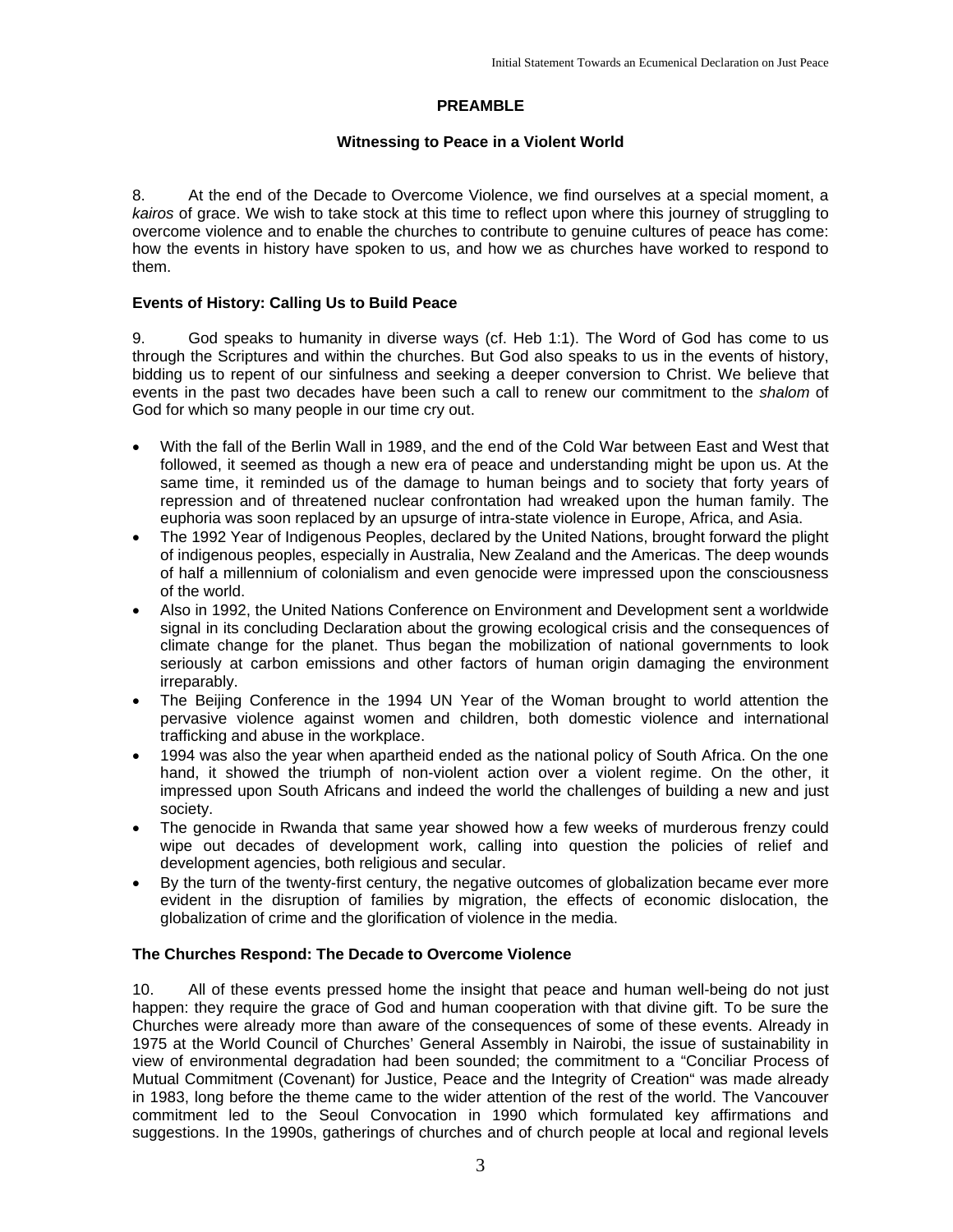were exploring a wide range of themes around peace, peacemaking, and reconciliation. The notion of "just peace," going beyond the "just war" concept long associated with Christianity, became a guiding concept in many churches.

11. A significant step was made at the eighth assembly of the WCC in Harare in 1998, when delegates voted to establish The Decade to Overcome Violence. A Reference Group was assembled to guide the process, although all programme units of the WCC were involved. This led to a variety of activities in different parts of the world. The different manifestations of violence came into focus. Special attention was given to peace in families, in the marketplace and workplace, in the social and political sphere, in the virtual world, and with creation itself. Consultations were held about aspects of peacemaking, such as forgiveness, the healing of memories, the responsibility to protect, peace with creation, and others. Delegates at the ninth assembly in Porto Alegre in 2006 voted to conclude the Decade in 2011 with an International Ecumenical Peace Convocation. They also decided that an Ecumenical Declaration on Just Peace be elaborated and brought to the 2011 Convocation for discussion and action..

12. It is that moment in time we are now approaching. We believe it to be a *kairos* moment. It is a *kairos* moment because we see the world in which we live reaching a critical moment. Movements and forces that have threatened the further existence of our world from our immediate past are still very much with us, such as nuclear arms and the yawning gap between rich and poor. The emerging world food crisis and the acceleration of environmental degradation must now be added to that list. What makes this a critical time is the *interconnectedness* and *convergence* of all these deadly threats. The experiences and learnings of the Decade to Overcome Violence and the growing awareness of the critical convergence of destabilizing forces to our world have brought the churches to a new place as they consider how to carry out the ministry given to them by Christ to be servants and ambassadors of God's peace and reconciliation (2 Cor 5:18-20). Just Peace, for example, can no longer simply be a counterweight to Just War. What justice and what peace entail take on more comprehensive meanings in the face of all these interconnected and destabilizing forces on the one hand, and the need for an all-encompassing and seamless vision of God's peace with and for Creation on the other. The very fact that in the first decade of the twenty-first century two of the annual Nobel Peace Prizes were awarded for addressing issues of the environment is indicative of how peace and the integrity of creation are now inextricably bound up with each other. This Initial Statement is an attempt to consider how the churches need to understand peace at this *kairos* of converging and contending forces, and where discipleship calls them to commit themselves in the coming years.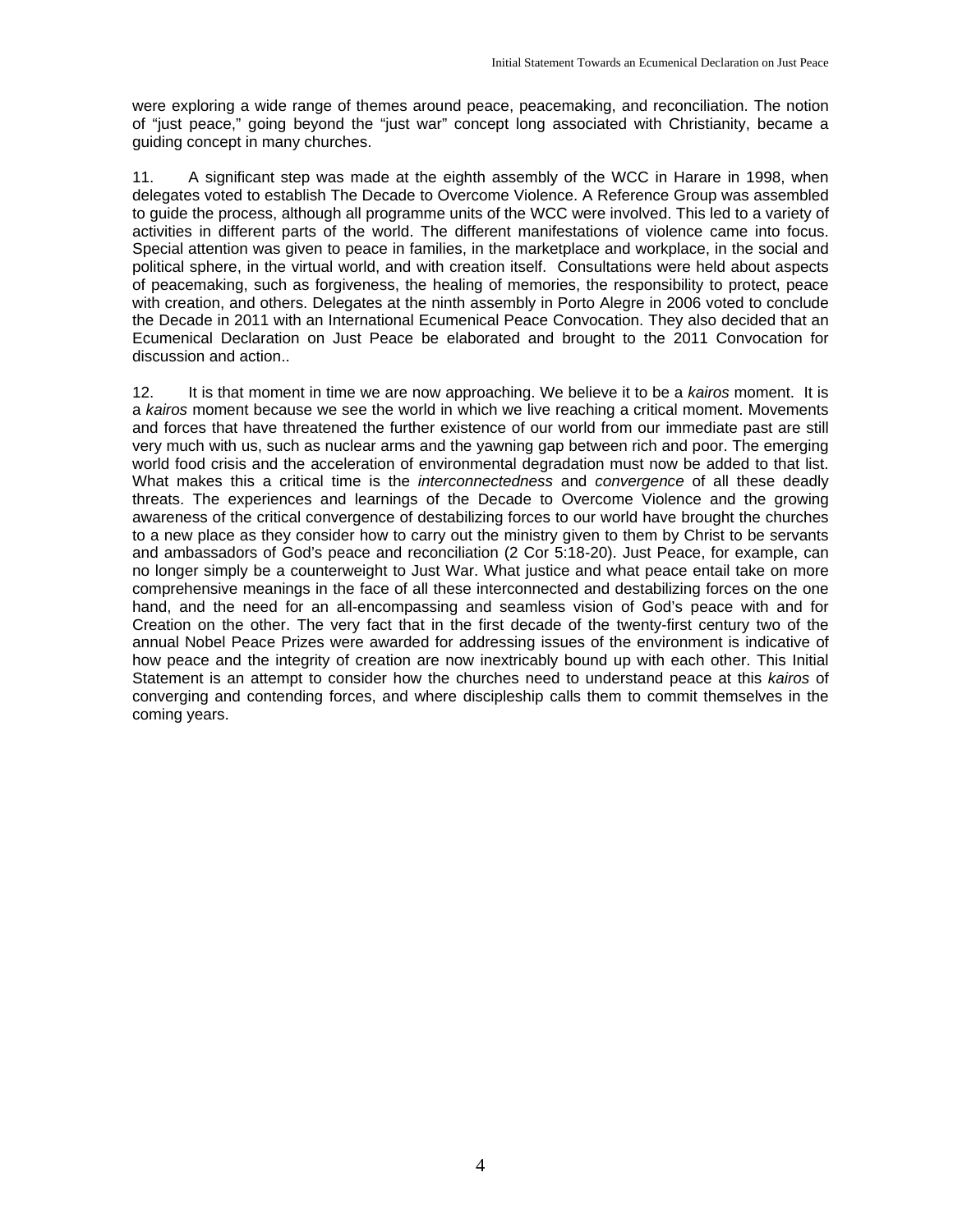#### **Chapter 1**

#### **THE GOD OF PEACE AND THE PEACE OF GOD**

13. When we join in the angelic exaltation in the Luke's Gospel, saying "Glory to God and peace on earth", what does this mean in our violent contemporary world? Who is this God of Peace? And what is the peace this God is offering? Both the concept of God and the concept of God's peace are not self-evident or understood in the same way by all. Conflicts and violence are often perpetrated by people who believe in God and claim to be acting in the name of God and in the name of peace. Crusades and colonial and neo-colonial projects have been at different times carried out in the name of God. Realizing how much our own failings have tainted our understanding of God and God's peace, we need to turn to the Scriptures to listen again to the Word of God.

#### **Key Biblical Concepts of Peace**

14. In the Hebrew Scriptures *shalom* means "completeness, soundness, welfare, peace. " *Shalom* is a broad concept, embracing justice (*mishpat*), mercy, rightness (*tsedeq*) or righteousness (*tsedeqah*), compassion (*hesed*), and truthfulness (*emet*) all together. There is no peace without justice. But justice (*mishpat*) is not only about fair judgment and rectitude; it is also about giving what is right and just to the afflicted. Therefore, peace (*shalom*) is the effect of righteousness, and the practice of truth and justice. It is a condition where God leads nations to settle their conflicts and beat their swords into ploughshares (Micah 4:3; Isa 2:4). Ultimately, it is a condition where "the wolf shall live with the lamb, the leopard shall lie down with the kid, the calf and the lion and the fatling together, and a little child shall lead them" (Isa 11:6).

15. The Hebrew word shares linguistic roots with the Aramaic and Akkadian words *salamu*, and the Arabic salaam, which means "to have enough, to equalize". These words share the literal meaning of being faultless, healthy, and complete. Broadly, *shalom* means wholeness and well being; it means safety, prosperity, and freedom from strife and political weal. It is about a holistic view of human security, a condition where one is able to live a healthy life, sleep soundly, enjoy one's children, and die serenely after a life lived to the fullest. The concept of *shalom* is inclusive of individual and communal peace. It encompasses the well being of human beings and the earth, the fullness of humanity's social relations and humanity's connectedness with the earth. The Hebrew Scriptures are clear in their understanding that peace is lost when illnesses, injustices, poverty, conflict, violence, and wars inflict wounds on the bodies and souls of human beings, on society and on the earth. But peace is more than the absence of conflict, as it is sometimes understood today. The absence of conflict and war does not exhaust the meaning of *shalom*.

16. The Hebrew concept of *shalom* is related to the Arabic notion of *islam*, which means submission of oneself to God. Seen in this light, peace can only be achieved by opening one's self to God's will and purpose. The Hebrew Scriptures give us the understanding that all peace is of God, and the wholeness of human life includes obedience to God who is just, merciful and righteous. Peace, therefore, is the fruit of righteousness and practice of justice. It is the effect of an upright life and faithfulness to God.

17. This comprehensive meaning of *shalom* is carried over into the New Testament and expressed with the classical Greek word *eirene*. Peace is God's gift, God's blessing. Prosperity and well-being are understood as outward, though by no means exclusive, signs of God's favour. They are regarded to be results of God's commandment to be just, merciful and righteous. (Thus, this is very different from the "Prosperity Gospel" preached in some churches wherein prosperity is understood in terms of material wealth and financial success.) The Bible is very clear about the dangers of material riches (see f. i. Mt 6:19-21.24 and 1 Tim 6:7-10) and underlines that God's law is tested by the ability of leaders and of peoples to demonstrate just actions to build peace.

18. In the New Testament, Jesus himself is the source of peace. His life reveals the Spirit of Peace, a peace that the world cannot give. This peace he bestows upon his disciples: "Peace I leave with you; my peace I give to you. I do not give to you as the world gives. Do not let your hearts be troubled, and do not be afraid" (Jn 14:27-28). The peace that Jesus is and gives is a central feature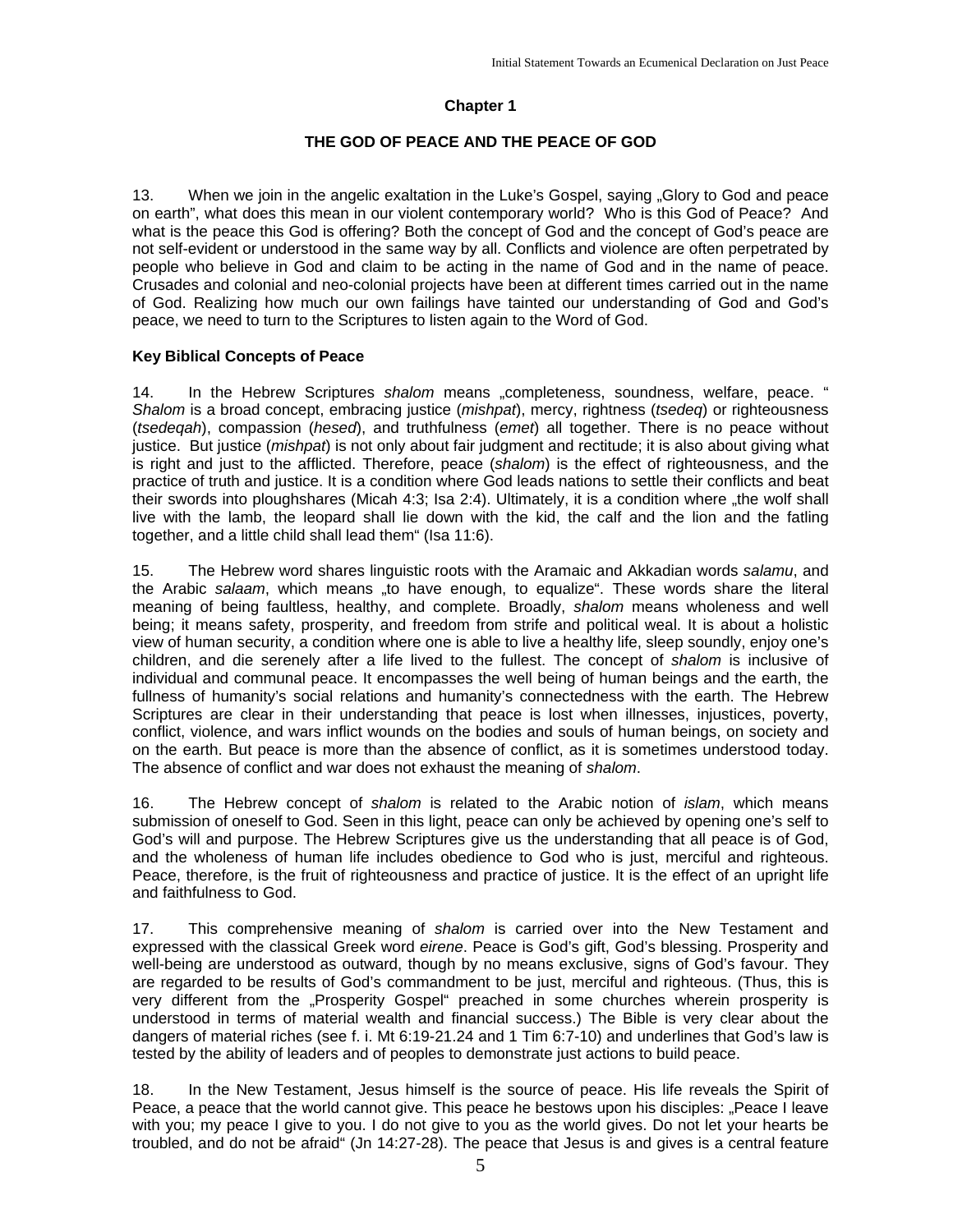of the kingdom (*basileia*) which manifests itself in all forms of peace both in daily life and in the messianic fulfilment (Jn 14:27; 2 Thess 3:16). The peace of Jesus makes it possible to overcome enmity and division (Eph 2:14-16), for it is a peace that has come through the blood of his cross (Col 1:20). Through his death, Jesus has overcome the very sources of enmity, making it possible for all creation to be brought together in unity through him and to be reconciled to God (Eph 1:10; Col 1:16.19-20).

#### **Peace and the** *oikos* **or Household of God**

19. There can be no other setting of humanity's efforts for building peace than this world. The world is God's household or *oikos*. *Oikos* is a term that includes the habitation for all people; the affairs, relationships and common cause of the people in that *oikos*, as well as their dwelling place, their properties and environment (Eph 2:19-22). The members of the *oikos* have the basic responsibility of working for the good of all people (Gal 6:10). In the ancient Greek world, *oikoumene* was understood to refer to the whole world as an administrative unit and, for some time, was equated with the Roman Empire (Lk 2:1). Yet, for the followers of Jesus, it was understood to be the community of faith "built upon the foundation of the apostles and prophets, Christ Jesus himself being the cornerstone" (Eph 2:20). It is the "church of the living God" (1 Tim 3:15, 1 Peter 4:17). The church, however, does not exhaust the meaning of *oikoumene*. In a broader sense, the New Testament writers understood *oikoumene* as the earth and all of its inhabitants (Lk 2:10; 4:5; Acts 17:30-31). Seen in this way, the church is inevitably intertwined with the world, since each human being within the *oikos* is connected with the *oikos* of the church and the *oikos* of the world.

20. Peace and peace-building are important dimensions of life together in the household of God. If each is to live in harmony with the other, and all are to experience well being as fruits of living in truth, justice and peace in the household, then all must participate in the process of peace-building, spiritual strengthening and edification (*oikodome*). Each is called to be a builder of the house (*oikodomos*), building up and strengthening the *oikoumene* by helping each member to live responsibly and effectively. An *oikodomos* is a peace-builder, one who strives to make the community of faith a sign of healing and justice in the world, who renders service to bring healing, restore wellness and wholeness to the whole household of God (Rom 14:19, Lk 12:42f). The process of healing requires dismantling of cultures of abuse and violence. Jesus demonstrated through his life the work of such an *oikodomos*. He fed the hungry, healed the sick, and comforted the lonely. He restored sight to the blind, and gave voice to those who could not speak.

21. Peace is God's gift to humanity. It both sustains history and leads history to its fulfilment. To have peace means enjoying God's gift of the fullness of life, security, and liberty (Ezek 34:25-31). God invites the people of God to come and be present in the places where peace is needed, to extend there the household of God. They are invited to be God's agents and to mediate situations of conflict, to give courage to the weary, and to comfort the suffering (Mt 5:4; 2 Cor 1:3f). One is sustained in this task if one remains steadfast in faith, and submits to the guidance and help of the Paraclete, the Holy Spirit (Jn 14:26). Indeed, it is the promise of the Holy Spirit and the pouring out of grace upon us that keeps us in hope that manifests to us God's presence in settings where God seems to be absent. There the eschatological horizon of peace is revealed, drawing us in hope forward to a time when "God will be all in all" (1 Cor 15:28).

O God, it is your will to hold both heaven and earth in a single peace. Let the design of your great love shine on the waste of our wraths and sorrows, and give peace to your church, peace among nations, peace in our homes, and peace in our hearts. Amen.

#### **The God of Peace Revealed as the Holy Trinity**

22. Who is this God who is revealed in the gift of peace? In the Hebrew Scriptures this God of Peace is revealed to us as a God of truthfulness, justice and mercy (Deut 32:4; Ps 145:17). In the New Testament, this is the God who sent the Word into the world (Jn 1:14), and the Holy Spirit for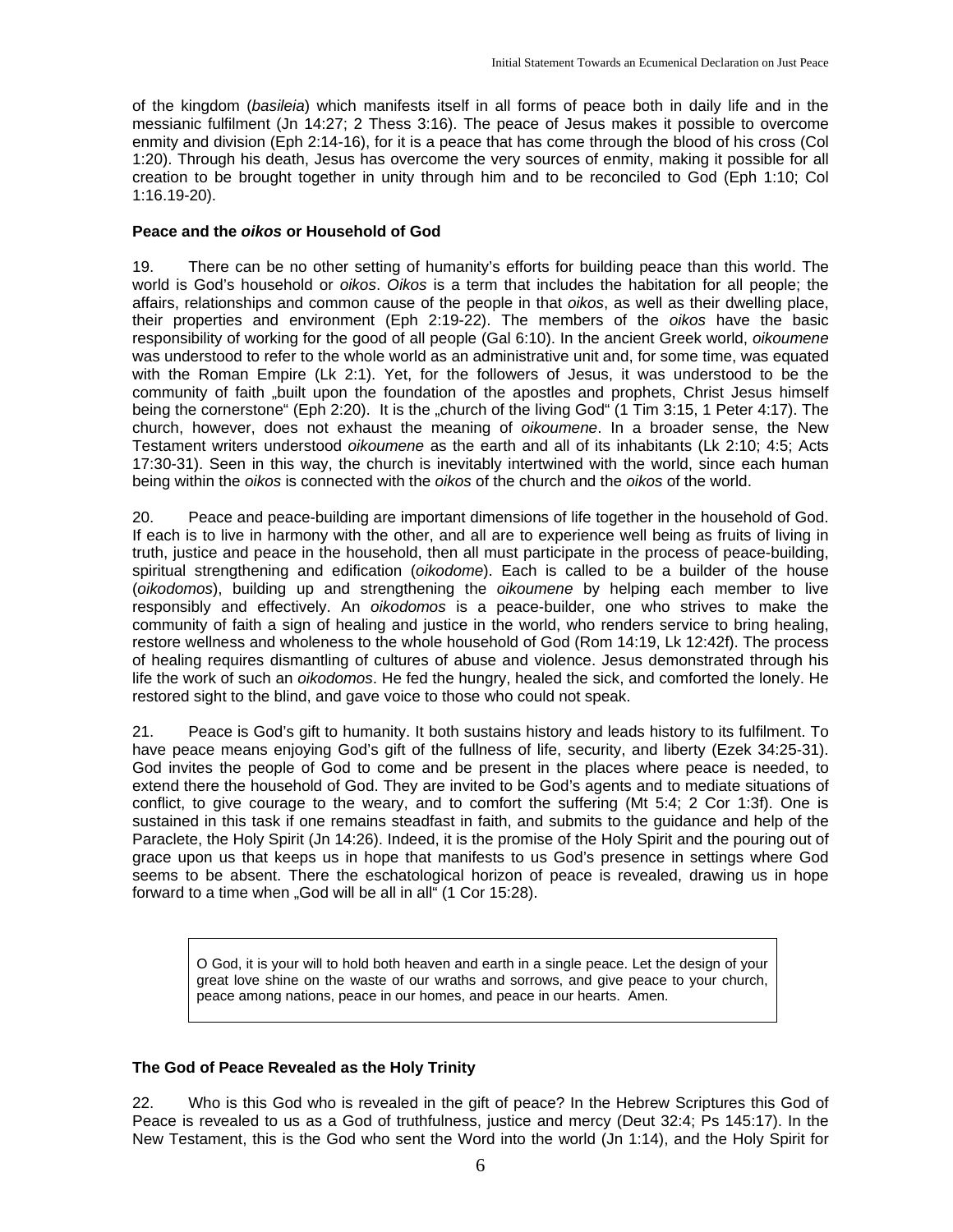the strengthening and the guiding of Jesus' disciples (Jn 14:26). The early Church came to see this in a new and beautiful way: God as the Holy Trinity. The Mystery of God as the Trinity is simultaneously the Mystery of the all embracing reality of God. The eternal and dynamic coinherence (in Greek: *perichoresis*) of the Father, the Son and the Holy Spirit, reveals on the one hand the all-pervading unity of the divine. This all-pervading unity of the divine is also on the other hand a unity with and within diversity, the eternal One in Three and the Three in One.

23. This also reveals the nature of creation: Creation is a seamless whole within its diversities, within the all-embracing *energeia* (the outward movements of the Trinity) that are designed to reveal in a sacramental manner the love of the Father, the grace of the Son, and the fellowship of the Holy Spirit. The harmony and beauty of created existence, manifested through its diverse dynamisms, cannot therefore be detached from the all-embracing Trinitarian Reality of the God of Peace.

24. God and creation are thus not set at infinite distance from each other. Rather they are in profound relationship with each other, as the differences within the beauty of creation mirror the *perichoresis* or co-inherence of the Three Persons that are the Trinity. It is that encircling, mutual, embracing set of relationships between them that reveals to us the reality of God - creating and sustaining, healing and redeeming, bringing to fulfilment and reconciliation in peace.

25. The *oikos* of the world and of the Church, the *oikoumene* of God's design and purpose therefore, are not arbitrary constructs. The *oikos* finds its meaning and purpose in the Trinitarian *perichoresis*, an embrace of love, peace, and beauty. Building peace is our participation toward that *perichoresis*, that eternal dance*.* Therefore, peace-building is not just about repairing what has been broken, but about expanding and completing relationships that make the *oikos* the mirror of the Trinity.

- 26. What does this tell us, then, about God, about peace, and about ourselves?
	- That God is Triune reveals a commitment to communion, to the fullness (*pleroma*) of creation, and the difference and diversity of creation.
	- God is at once a God of peace and justice, of mercy and truthfulness, all of which are in profound embrace (Ps 85:10-14).
	- Peace is an embrace of all creation. Our relations with God, with one another, and with the earth are not bonds of contract or arbitrary choice. They are the bonds of love.
	- The refusal of creatures to enter that embrace brings forth God's wrath an anger that flows from God's steadfast commitment, and God's desire to sway the hard-hearted back to justice and love.
	- The Word has entered our world, knows our brokenness, embraces our vulnerability, and is reconciling all things in himself (Col 1:19-20).
	- Christ is our peace (Eph 2:14), who in his own flesh has made us one with one another and with himself.
	- As created in the image of God, we have the potential to bring peace and overcome violence. As created in the likeness of God, we are called to mediate and build up God's reconciliation and peace.
	- "Glory to God" and "Peace on earth" are held together in cruciform fashion emblematic of the cross of Christ that stands as a sign of our reconciliation with God (the vertical beam) and with all creation (the horizontal beam). Ascending praise is answered by descending peace. Glory to God (*doxa*) is only revealed in the building (*praxis*) of peace.

#### **Human Beings – Earthlings in God's Image**

27. Together with our ancestors-in-the-faith we believe that every human being is created in God's image (Gen 1:26-27). After bringing forth all other creatures on the earth, God created humankind from the soil (ha adamah) and breathed life into it (Gen 2:7). All human beings embody this tension: They are created in God's image and at the same time earthlings - indeed the last of all the earthlings to be made. Made from dust and earth, they share in the vulnerability and mortality of all living things. At the same time they participate in God's life, gifted with freedom and endowed with the calling to participate in God's creating and sustaining work, cultivating life with other creatures for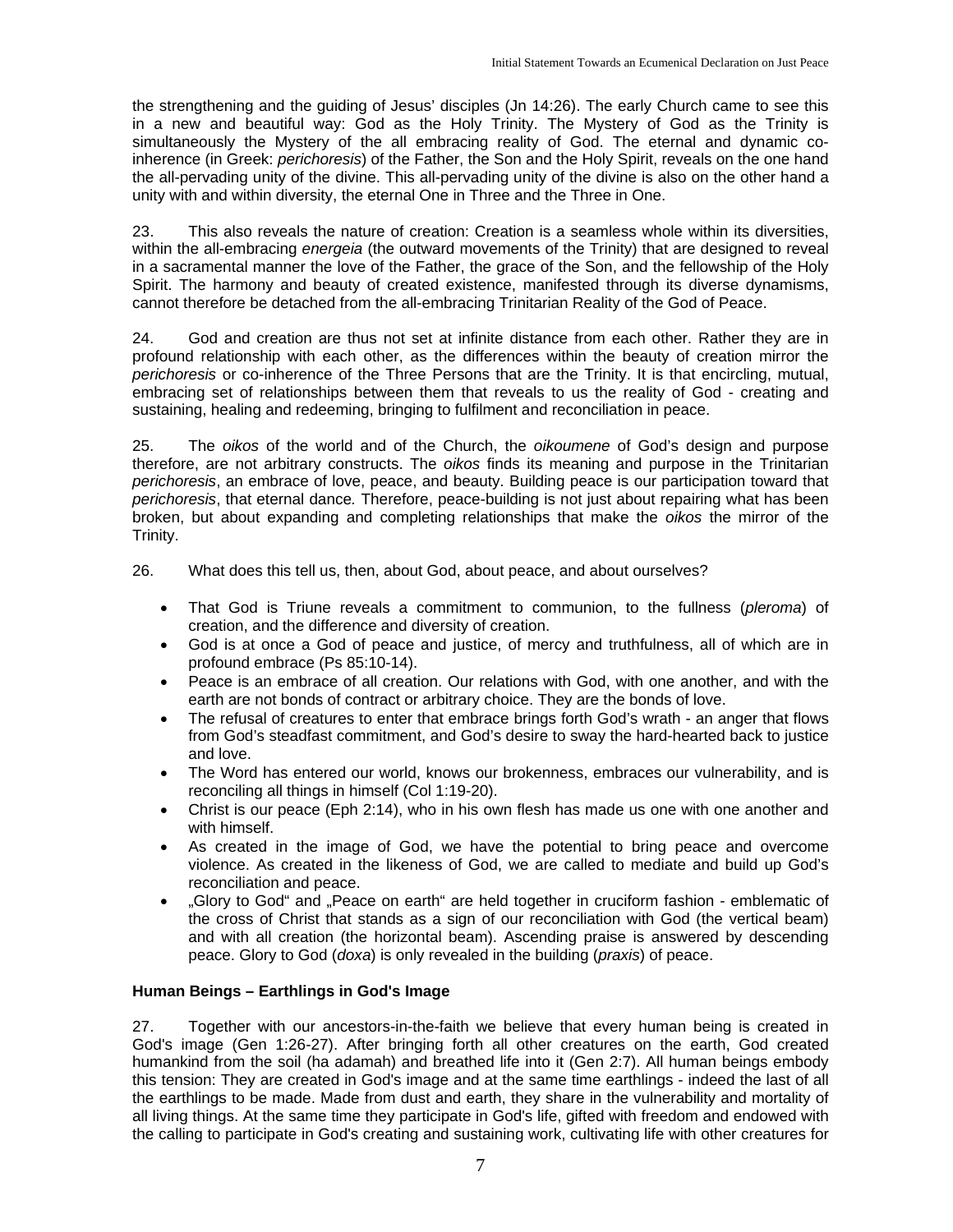the flourishing of all. Thus they are made to build a just and peaceful world, in the likeness of God whose work is peace and in close solidarity with the earth and all of creation.

#### **The Mystery of Evil and the Perversities of the Human Heart - Faces of Violence**

28. However, the human propensity to turn away from God - what we call sin - reaches back to the very beginning. There is this perplexing estrangement from the Creator - the mystery of evil - that manifests itself in shame and guilt, accusation and lies, refusal of communication and murder, cheating and revenge, fear and anxiety, desire and rape, plundering and looting. All these are indications of humanity having lost their original image and distorted their primordial calling. With this evil propensity the many forms of violence have entered our world.

#### **Violence and the Reality of Trespassing**

29. Basically, violence is a violation of limits, a trespassing into the space each living thing rightfully requires for the unfolding and fulfilment of its raison d'être. It is thus the violation of integrity and harmony of the myriad relationships by which the fabric of creation is sustained.

30. Violence has untold expressions. At the personal level the most gruesome forms are intentional humiliation and hurt, sexual abuse, rape and murder, abandonment and starvation. At the level of societies and nations violence is experienced in acts of war and terrorism - including the "war on terror" -, in the grim realities of millions of displaced people and refugees, in children being forced into soldiering and prostitution, in farmers committing suicide because of unmanageable debts.

31. Violence also expresses itself in the violating of the diversities of the natural world, in the reckless exploitation of common goods such as drinking water and fossil fuels, the felling of forests, the overfishing of the seas and oceans, the careless disposal of waste, and the death of birth itself the extinction of species.

32. In such and many other ways the perversities of the human heart play themselves out in and under economic globalization, ethnocentrism and cultural exclusivism. An insatiable consumerist lifestyle contributes to the uprooting of indigenous cultures. The impact of former adjustments policies and the pressures to enter into inequitable trade agreements further the accumulating of debts and the destabilizing of national and regional autonomies. The links between the militarization of the world's economies and the spreading of extremely violent and pornographic entertainment products are alarming and contribute to what must be called "structural" or "systemic" violence.

33. Furthermore, there is need to address what can be called "habitual" violence. This refers to abuses of power which have become habitual or customary, such as taking the gifts of nature for granted or treating human beings as "resource material" and "objects" of desire. Habitual violence is also reflected in the attitude that accepts wars as "natural" or in the belief of many victims, especially women, that abuses toward them are unavoidable.

#### **Abusing our Powers**

34. The ubiquitous and subtle forms of violence can also be expressed by referring to the abuses of power. Generally speaking, power is the strength or energy with which each living organism affirms and claims its existence. All parents know how rigorously a baby, utterly dependent though it is, is capable of crying out for the attention it needs for its growth! This basic power turns into violence when it goes over and against the realm of power of other creatures or in those instances where a necessary sharing of power is withheld.

35. More precisely, we can speak of the power that human beings have "over" other persons and things. This capacity can take the form of maturity in the handling of relationships, but it can also turn into an abuse whenever this power over others becomes oppressive, demeaning and murderous.

36. We can also speak of the power "with" other persons and objects. This is the energy with which we can create and sustain communication with others, offer help and provide care. This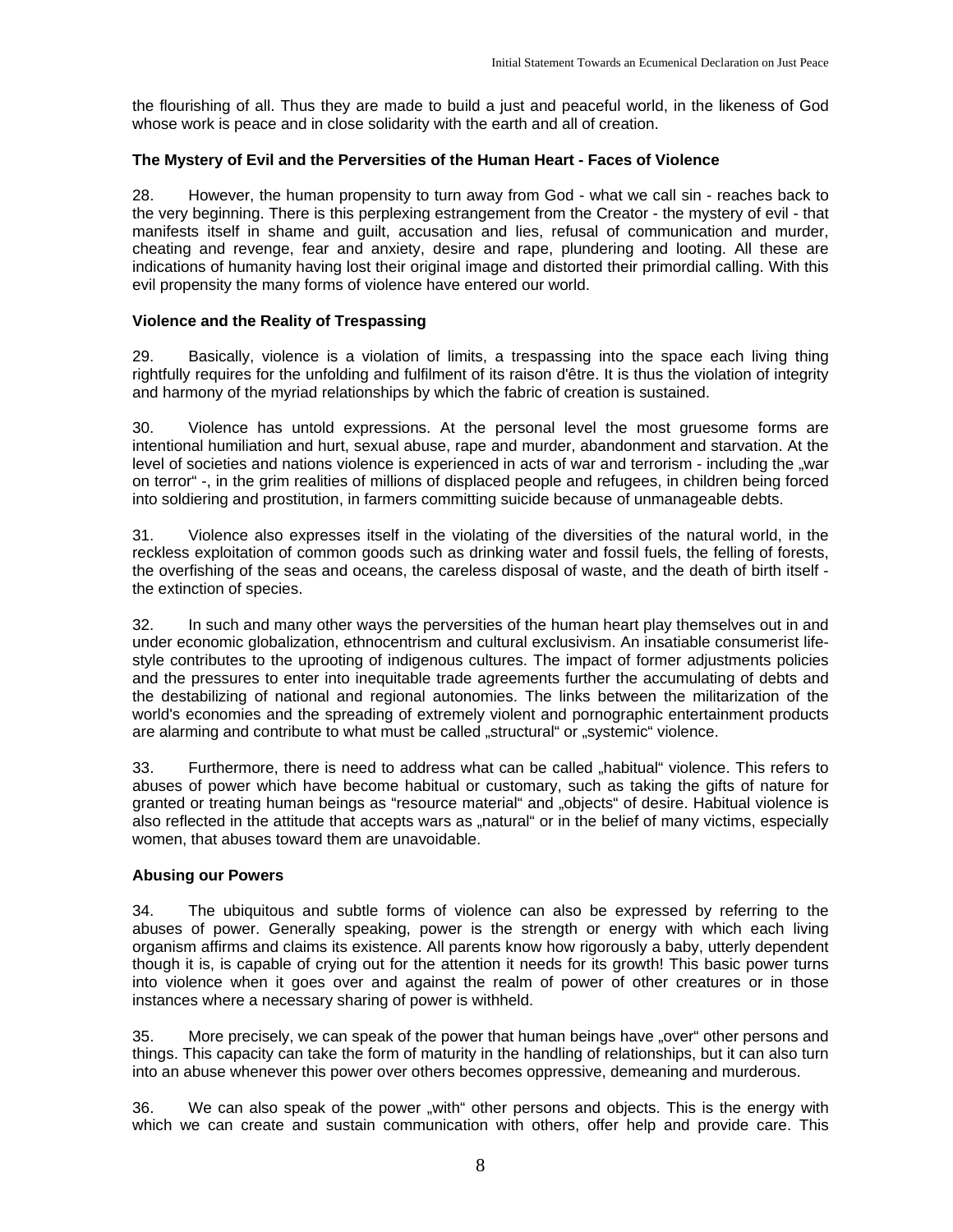"power with" turns into violence whenever we begin to dominate others or wherever we consciously withdraw from others and withhold our sustenance. Love denied is a subtle expression of violence!

37. Related to this is our "power for" others. This is expressed in our capacity to empower others. It becomes violent when and where we create situations and structures of dependency and repression or when and where we overuse the powers of others by withholding our own.

38. This way of speaking of power "over", "with" and "for" others applies equally well to the personal, social, economic and political levels. At all these, forms of power can have a useful and even redemptive meaning, but can also exert its damaging and indeed perverting might.

#### **Forms and Structures of Enmity**

39. Another way of addressing the realities of violence is to look at the forms and structures of enmity that pervade, and cut through, our lives. These "dividing walls of hostility" (Eph 2:14), whether visible or invisible, keep people from sharing the cosmic good. Structures of enmity describe the fact that the fabric of society is woven with conflicting interests and deep-seated divisions. They have at their basis imbalances of power and irresponsible uses of power which turn an Irish Protestant against an Irish Catholic, Hindus against Muslims, Muslims against Christians, Palestinians against Israelis, Hutu against Tutsis and so on. No soul is immune from this enmity. No zone is enemy-free. We are all on someone's enemy list.

40. Earth, too, can be treated as though it were an enemy. In recent decades we have grown keenly aware that cumulative abuses of human power have placed nature's welfare in jeopardy. Nature's own requirements for its own renewal and regeneration on its own terms and time-lines have been subordinated to excessive human demands. Earth has been treated as though its treasures were the spoils of an unending war.

41. Sometimes these structures of enmity are seen but often they are not. In many cases the realisation of such walls of division is avoided and their impact denied. People in one part of society live in a different world from those in another. Mutual exposures are being avoided, and therefore the differences between the guilty and the innocent, the perpetrators and the victims do not seem to matter much. The air, the water can be poisoned, bombs can be dropped, children can be turned into soldiers and prostitutes without wider sectors of humanity caring to look.

42. Under these circumstances, the old question appears more urgent than ever: Can there be an effective ethic for the overcoming of these manifold enmities? Can there be peace across all these deep divides? Or to sharpen these questions, as Jesus did, are we not commanded to love the enemy as the only way to shalom and a new creation? When great oceans and high mountain ranges no longer put anyone or anything out of reach and destruction can be wrapped up in small packages and delivered at an instant, it certainly seems so.

43. Troubled by what we see in and around us, we turn to the Bible, the foundation of our faith, and to the witness of our ancestors in the faith. They have shown us the glory of God embodied in the Child of Bethlehem. In Jesus we discover the messianic witness. .....he is our peace who has made us one" (Eph 2:14). It is in the light of this liberating alternative that we see the profound predicament in which humanity finds itself. On the one hand we do not wish to overlook the admirable efforts of so many women and men who work for peace in families and homes, who bring respect, uprightness and dignity to schools and universities, factory shops and government offices and who work diligently for creative solutions to illnesses, social injustices and ecological disasters. On the other, however, we are faced with a world at the brink of ecological catastrophe, with warfare over the access to shrinking resources such as drinking water and fossil fuel, with half of the earth's people in shocking poverty. Above all, the threat of an all-out nuclear disaster is still with us.

44. Where does the Church stand in all of this? It cannot pretend not to be seriously affected; for indeed all the abuses to which we have referred are also to be found within Christian communities. Some among us are inclined to see this predicament as an indication of the end-times referred to in the apocalyptic writings of the New Testament. Therefore, they tend to resort so the message that nothing can and should be done about these "tribulations"; for they are part of God's design for the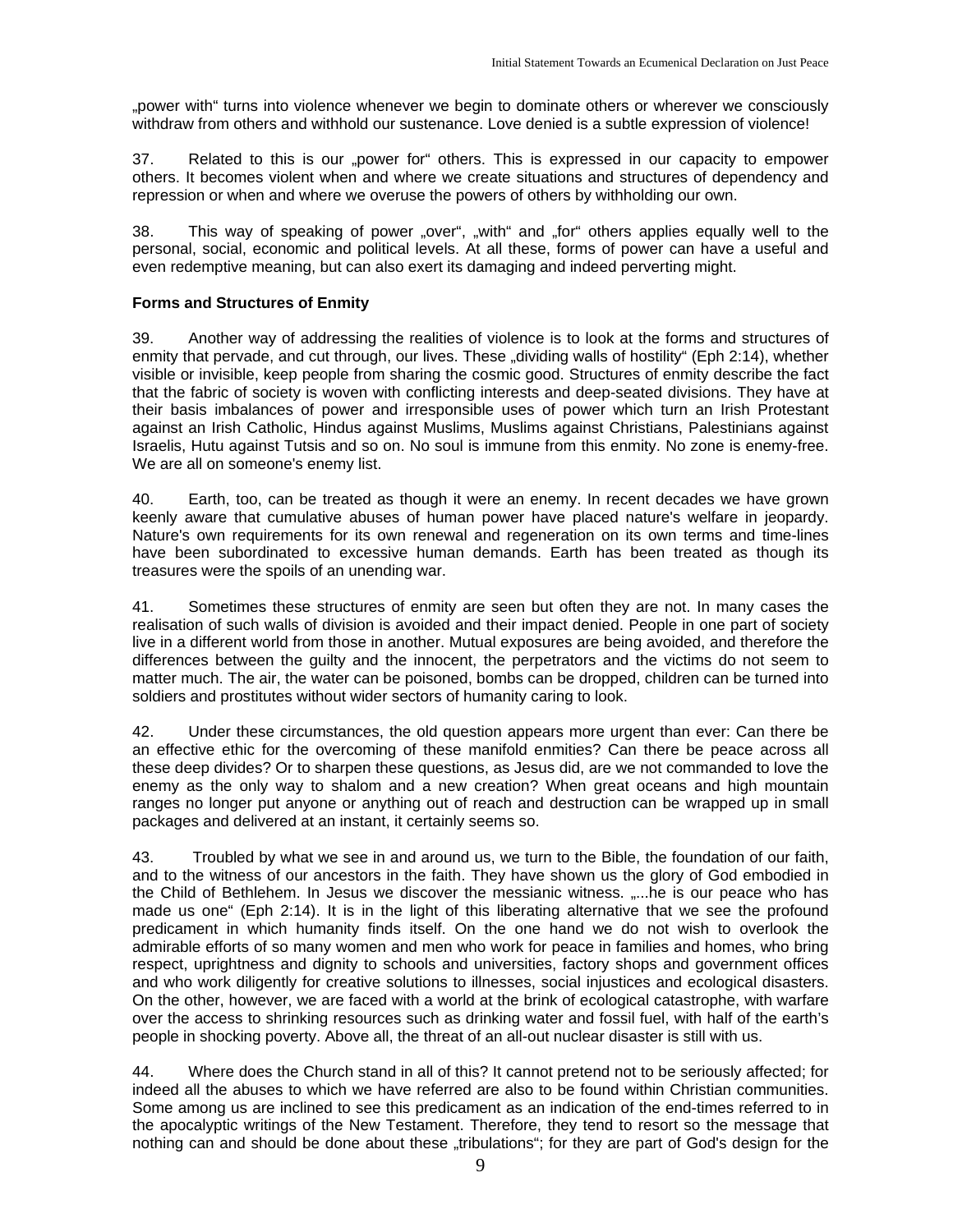ending of world history. Rather, they extort their followers to put all their hope in the coming Christ and the new creation that is to come once the old one has been done away with.

45. In contrast to this view this Statement wants to emphasize the inseparable connectedness of creation and salvation. The peace of God can not be severed from peace on earth and with the earth. It is to the service of this profound unity that the discipleship of the Church Universal is called, to take the side of the poor and the powerless, to witness to the truth, even when it puts our lives at stake, and to be communities and agents of healing and salvation.

#### **Question:**

**Can you agree with this account of the Biblical sources, the Trinitarian conclusions and the reflections on human sin and the nature of violence?**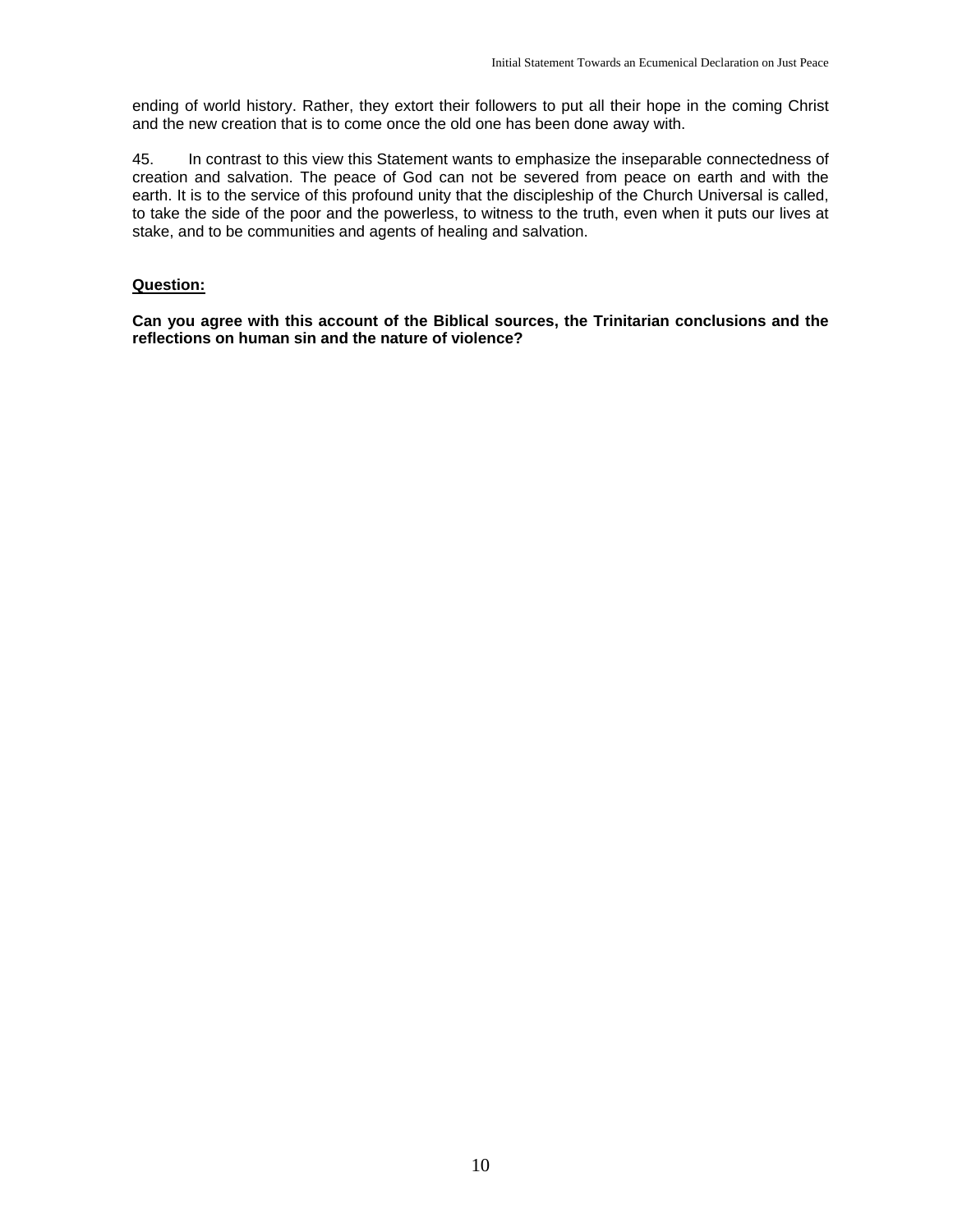#### **Chapter 2**

#### **In the Name of Christ: The Churches as Communities and Agents of Peace building**

"O Lord, remember not only the men and women of good will, but also those of ill will. But do not remember all the suffering they have inflicted on us; remember the fruits we have brought, thanks to this suffering - our comradeship, our loyalty, our humility, our courage, our generosity, the greatness of heart which has grown out of all this, and when they come to judgment, let all the fruits which we have borne be their forgiveness."

*This prayer by an unknown prisoner in the concentration camp near Ravensbruck/Germany was left beside the body of a dead child.*

#### **The Nature and Mission of the Church**

"The Church is the communion of those who, by means of their encounter with the Word, stand in a living relationship with God, who speaks to them and calls forth their trustful response; it is the communion of the faithful " $(S10)^1$ 

46. The Church is a gift from God, who has sent the Son and the Spirit among us. As such, it is a divine reality, a creation of both the Word and the Spirit (§11, §13). Made up of finite persons who are sinful and redeemed, it is a human reality as well. The New Testament does not give us a systematic theology of the Church, but offers up a host of metaphors and images that try to evoke the reality of the Church, at once both earthly and transcendent. Among the most striking images are the Church as the People of God, the "People of the Way" on the move through history toward history's consummation of all things in Christ; as the Body of Christ, the living presence of the Word among us; as the Temple of the Holy Spirit, where the holiness of God dwells on earth; and as communion, mirroring the communion of the Persons in the Holy Trinity (§19-24).

47. As a creation of the Word and the Spirit, the Church participates in their mission to bring all creation into communion with the Triune God. "The Church exists…to serve the reconciliation of humankind" (§33). "The Church is called to heal and reconcile broken relationships and to be God's instrument in the reconciliation of human division in the world" (§40).

48. The Church is "sign and instrument of God's intention and plan for the whole world" (§43). It is meant to be a prophetic sign, pointing beyond itself to the *missio Dei*, to what God is doing in the world. As an instrument of God, the Church exercises a ministry of reconciliation that has been entrusted to it by God in Christ (cf. 2 Cor 5:18). At the same time the Church is also *mysterion* or sacrament—a sacrament of the world in holding up the eschatological hope that manifests God's reconciling design for the world, and a sacrament of the divine presence and mission in the world as the Body of Christ and Temple of the Holy Spirit.

49. We saw in Chapter 1 that the Church is also the house or *oikos* of God, where the harmonious relations between the Persons of the Trinity are to be mirrored in the relations that should prevail among all members of the Church. Christians are keenly aware how far they often are from realizing this communion with one another and with the Trinity. Yet that acute awareness of how they have fallen short should lead them to repentance and to seeking anew God's energizing grace to draw closer to that destiny to which they are called.

#### **The Vocation and Ministry of Peace-building in the Churches**

50. Peace is a gift of God. The churches' responding to that gift reveals their vocation to be peace-builders in the *missio Dei*. As sign, instrument and sacrament of God's intention and plan for the world, one can see different dimensions of the peace-building vocation of the churches.

 $\overline{a}$ <sup>1</sup> Faith and Order Commission, "The Nature and Mission of the Church. A Stage on the Way to a Common Statement" (Faith and Order Papers no. 198; published in 2005). Paragraph references hereafter in this section are to this document.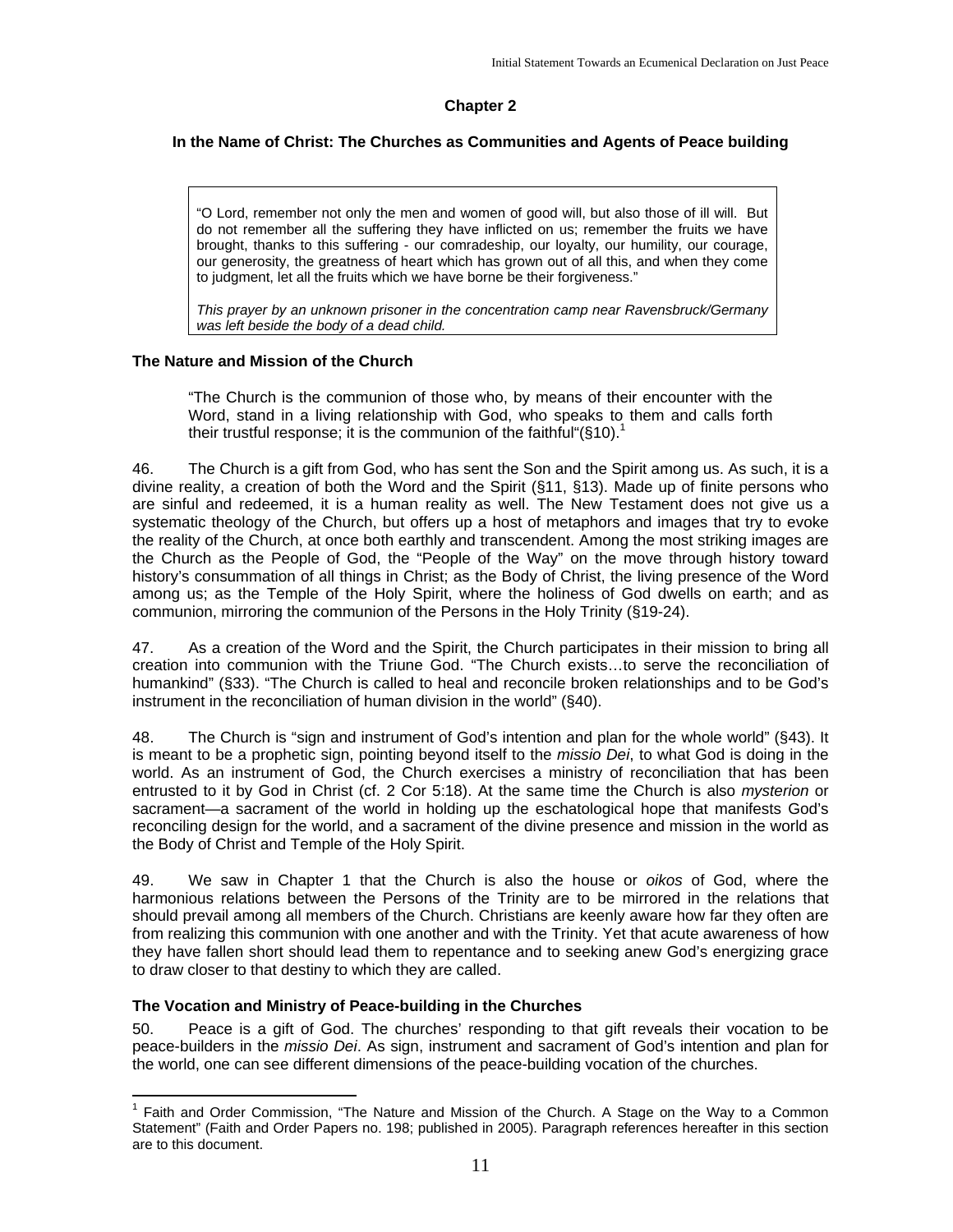51. At the same time, the churches have often mistaken their participation in the reconciling *missio Dei* for a narrow ecclesiocentric agenda of aggressive proselytizing and an arrogant destruction of cultures. Arrogance here needs to be replaced with repentance, and with a refocusing upon what God is doing in the world rather than on what the immediate benefit to the churches might appear to be.

#### **The Church as Sacrament of Peace**

52. At its most fundamental level, the Church is a sacrament. That sacramental character is centred in its being a sacrament of the Trinity: the Creator's sending the Word and the Spirit into the World, and God's reconciling the world through Christ and the action of the Holy Spirit. This fundamental fact is represented and re-presented in the liturgy, especially the celebration of the Eucharist. The liturgy is an act of memory of what God has already done for us in Christ's Incarnation, life, death and resurrection. It is also the window on the eschatological hope of the bringing together of all things in Christ that has been promised to us. This ritual act - where sin is confessed and forgiven, where God's Word is once again heard, where praise of God recalls God's great works, where the needs and the suffering of the present are commended to God, and where the Great Thanksgiving is enacted and shared in the banquet of Christ's presence in our midst - this ritual action draws us back into the Trinitarian life itself, that Life which is the beginning and end of true peace. In the Divine Liturgy as celebrated by the Orthodox churches, peace is named ("the peace from on high", "peace for the whole world") and extended to one another again and again. The sharing or passing of the peace is a common ritual feature in many of the Churches. And the injunction to go forth from the Eucharist in the peace of God is a mandate to carry God's peace into the world. So the Eucharistic benediction of the Syrian Orthodox Church says: "Go in peace, our brethren and our beloved ones, as we commend you to the grace and mercy of the Holy and glorious Trinity, with the provisions and blessings which you have received from the altar of the Lord." This carrying forth of God's peace into the world is what Orthodox theologians have called "the liturgy after the liturgy" and Roman Catholic theologians "the liturgy of the world". Such expressions remind us that the liturgy and the world are not separate entities. They are both enfolded in God's design for creation.

53. The liturgy, then, is the source and font of peace from which the Church lives, and which it in turn seeks to extend into the world. Indeed, the only peace that it can offer is that peace that has been given to it in trust by God. The mystery of peace - in both senses of the term "mystery" as at once surpassing our understanding (Phil 4:7) and a *mysterion* that leads us along a pathway of transformation and illumination - is what the Church is enjoined to transmit to the world, despite all the Church's shortcomings and failures to do this adequately.

54. The sacramental character of that peace - a manifestation of peace that points not to itself, but to the peace that emanates from the loving relationships of the Persons of the Trinity - is to be lived out in the lives of individuals, in families, and in communities. Its manifestation in all those places is always limited and subject to the perversities of the human heart but, as imperfect as it may be, it is offered to others and to the world as an invitation to enter into the peace of God.

55. That the Church is a sacrament of God's peace is the source of its being able to be a prophetic sign and instrument of God's peace in the world.

#### **The Churches as Prophetic Sign in Peace-building**

56. As a prophetic sign, the churches are called to speak out against injustice and to advocate peace. In the denunciation of injustice, in the solidarity with those who are oppressed, and in the accompaniment of victims, the churches participate in the *missio Dei* of mending the world and bringing it toward the "new creation" of the reconciled (cf. 2 Cor 5:17). By preaching Christ crucified and risen, they show the pathway through rejection and suffering to transformation in the newness of life. How the churches choose to live in the world, and where they draw the line in the face of violence is part of that prophetic witness. Here the historic peace churches play a particularly important role. Refusing to condone violence, and following a way of non-violence indicate how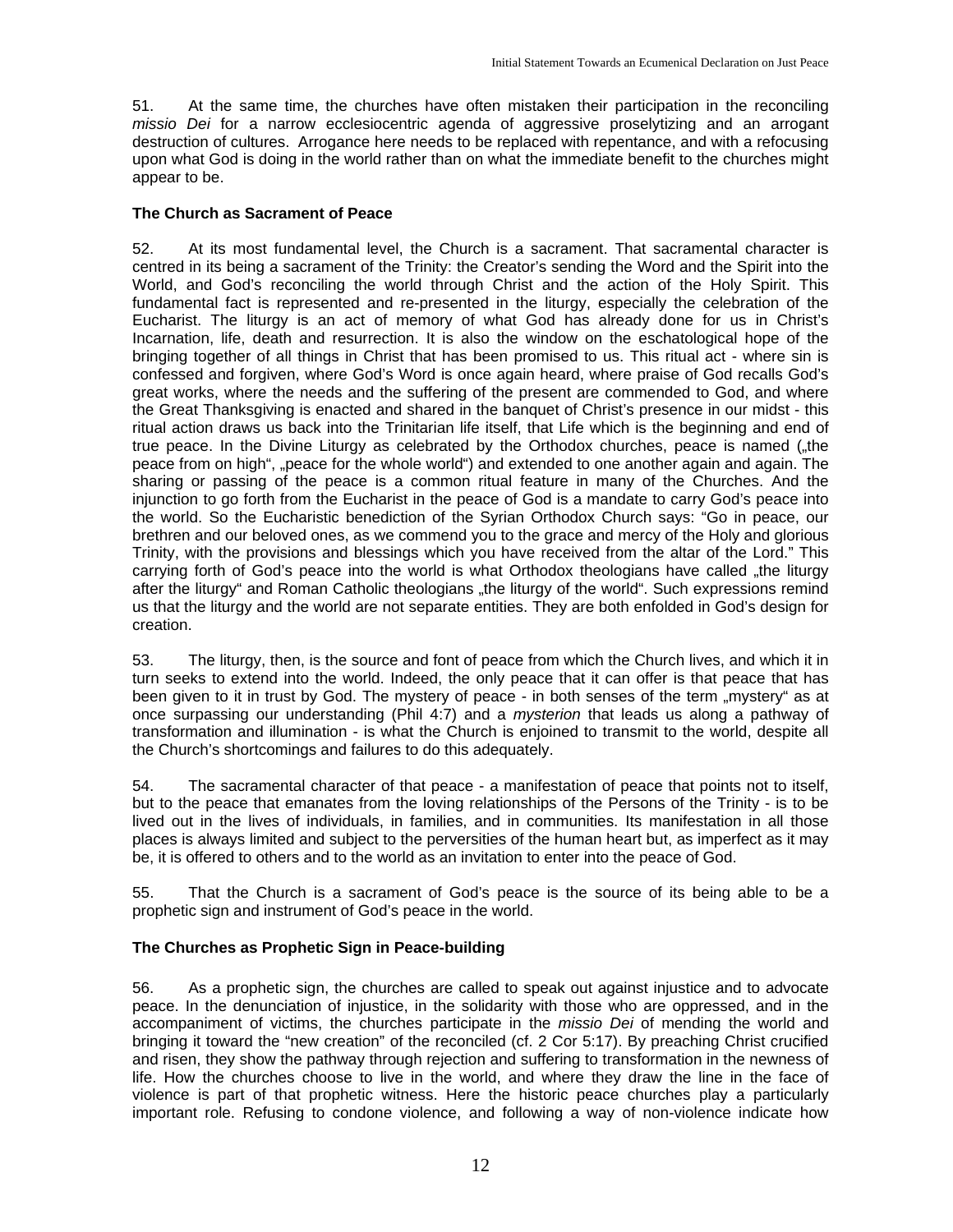Christians are to respond to a world replete with violence. Jesus met his own violent death with nonviolence, and his way remains the model for Christians to follow in overcoming violence.

57. To be a prophetic sign of peace in a violent world takes commitment, courage and consistency. These are virtues that the churches have not always displayed in the face of violence. Here the churches must confess their sin if they are to be credible vessels of the prophetic message of peace. Churches have at times allied themselves so closely with violent policies that they have legitimated them. When the churches have embraced the banner of nationalism or ethnicity and have blessed the oppression and extermination of "enemies", they have wandered away from their true purposes. When they have adopted violent apocalyptic beliefs that legitimate violence as a way of cleansing the world or as a purported instrument of the wrath of God, they have betrayed the vocation God has given them. When they have casually turned away from suffering, either to seek or protect their own prosperity or not to get "involved", they are like those who left the wounded man in the ditch (Lk 10:31-32). And the very disunity on central elements of identity within the churches themselves - such as witness to the sacraments - has undermined the churches' credibility to others as true signs of peace. Churches must be ready constantly to examine their actions - and their inaction - in the vocation of peace-building to see if they can serve as credible voices for God's work in the world. They must repent and seek forgiveness, not only to make themselves worthy vessels of God's work but also, as a prophetic sign, of what wrongdoers must come to do as well if they are to enter God's Reign. To that end, the service or *diakonia* of the churches must show the disinterestedness in self, the willingness to embrace vulnerability, and the unwavering commitment to the poor and marginalized that marked the ministry of Christ. It is in such *diakonia* that the churches' witness as prophetic sign of the peace of God gains credibility.

#### **The Churches as Instruments of Peace-building**

58. The churches are also called to be instruments of God's purposes in the world. That calls them to very concrete actions in the service of peace-building. In the medieval Western church, the just war theory was developed as a way of trying to curb the predatory activity of a warrior class. Proclaiming the "Peace of God" ("Treuga Dei") as days on which fighting could not take place was another way of containing violence. The understanding of the church building as sanctuary, where violence could not be perpetrated is yet another.

59. A common way of speaking about peace-building today is to see specific tasks in preconflict, conflict, and post-conflict situations. These tasks can be seen in the light of the vocation to peace-building as well. The meaning of conflict here focuses upon armed and violent conflict. There are social conflicts - such as those that arise between individuals and within or among communities that are nodes of tension that may form around deeply held values. Such conflict is not something that needs to be avoided or repressed, but is rather an invitation to grow in one's humanity and in human relationships. These kinds of conflict must be engaged. What follows here will focus rather on armed, violent conflicts.

60. In the pre-conflict situation, the tasks of peace-building are especially aimed at preventing violent conflict and at making peace education possible. The churches have important roles in both of these. Violent conflict can be prevented if attention is drawn in a timely and consistent fashion to oppressive and unjust structures and practices that build the resentment that leads to violent confrontation. Religious leaders must also draw attention to and deflate ethnocentrism, xenophobia, and the demonization of outsiders as ways of fuelling passion against those different from the people they serve. In that process rumour control and dampening inflammatory rhetoric in the media and on the streets are of crucial importance. Debunking ideological twisting of Christian teachings (such as: suicide bombers claiming to be "martyrs" or erroneous claims to have discerned "God's will"), and the use of Christian faith to legitimate aggression against those of other faiths must be confronted head on.

61. Education for peace is more than mere instruction in the strategies of work for peace. It is a profoundly spiritual formation of character that happens over a long period of time. Growth in the biblical understanding of peace, learning about the temptations that lead people away from peace into violence, examining our narratives about how we describe to ourselves those who may be our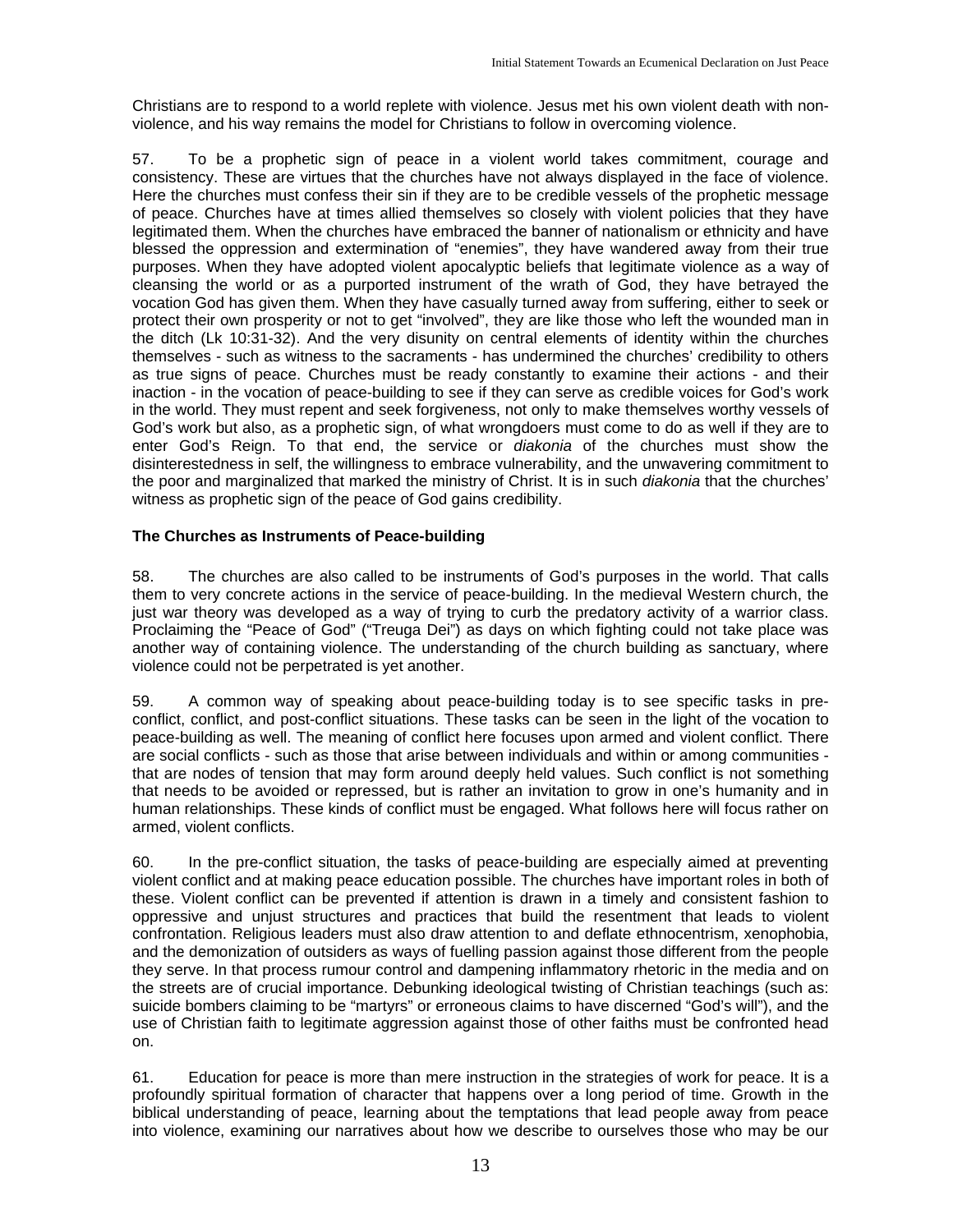potential enemies, learning to engage in practices of peace (especially for children and adolescents), learning to care for the earth as a way of cultivating peace, and making prayer for peace a prominent part of our worship: all of these things promote peace. Peace education is not simply acquiring certain items of knowledge; it is about formation of character and building reflexes into behaviour that will respond non-violently in the face of provocation.

62. Peace education needs to be part of religious instruction in the churches at all levels. It needs to begin with children, but must be extended to adolescents and adults as well. The formation to be agents of peace begins by looking to models of those already engaged in peace-building. For children, parents must be the first agents of peace they encounter, who serve as signs of peace not only in what they say, but in what they do. As children grow and mature into themselves being agents of peace, the churches must provide space, encouragement, and active support in this formation. That involves introspection of all members of the church, into how their choices, their actions, and their lifestyles do or do not make them servants of peace. It means also giving special support to those who have special gifts for promoting specific pathways of peace - for these are gifts of the Spirit of Peace within the churches and for the sake of the world. Some will have distinct capacities for accompanying victims of violence; others, for settling disputes; still others, for caring for the earth.

63. When people find themselves in the midst of violent conflict itself, peace-building has two tasks: protection and mediation. The responsibility to protect those directly endangered by conflict has begun to receive greater attention than in the past. It is something that women in conflict situations have known for a long time, since it usually falls to them to protect the young, the aged, and the ill. Churches need to explore how networks of congregations can become havens of protection in the face of violence. This needs to involve not only armed violence or urban violence, but must include domestic violence as well. Churches that sponsor emergency relief agencies must be prepared especially to engage in the work of protecting most openly those exposed to harm and abuse.

64. Mediation of armed conflict is an important and often delicate task that can fall to the churches. It can take place at various levels. At the grassroots levels local leaders, both lay and ordained, are called upon to interpret the insights and perceptions of their congregations to those involved in the mediation process. Regional and national leadership of churches may be called upon to serve in mediating roles, especially in settings where Christians are in the majority or effective interfaith councils are in place. Here respect for the spiritual and moral integrity of the churches, focused now in their leadership, can be a significant player in ending conflict. Such positioning is often delicate, a balance between gaining and maintaining the trust of the parties on the one hand, and maintaining the perceived disinterestedness that makes mediation possible on the other. Especially in civil conflicts when all other social institutions have been discredited or destroyed, churches may be called upon as the sole surviving institution with enough credibility to be able to speak on behalf of the people.

65. The post-conflict situation serves up a host of tasks for the churches as peace-builders: truth telling, pursuit of various kinds of justice, helping bring about forgiveness, and longer-term reconciliation all figure into the agenda.

66. Getting at the truth about what happened during the conflict and what were its causes is often an important step in the building of peace after overt conflict. The churches have been called upon in a number of instances in recent years to take leadership roles in truth-telling processes. Truth telling is important in the rehabilitation of those who had been deemed enemies by a powerful state, but especially in allowing victims (or their surviving families) to tell their stories and witness to the pain and loss they have endured. Truth telling can be an important part of establishing a new regime of accountability and transparency where oppressive ideologies, arbitrariness and secrecy have prevailed. Truth telling is a many-sided and delicate process that, in deeply wounded societies, may not always be possible or even advisable. But without truth (not just in the sense of veracity, but also in the Biblical sense of trustworthiness and reliability), a new society cannot build on a firm foundation.

67. For the churches to accompany truth-telling processes, they must first be able to tell the truth about themselves. Dietrich Bonhoeffer imposed a discipline of daily confession of sins on the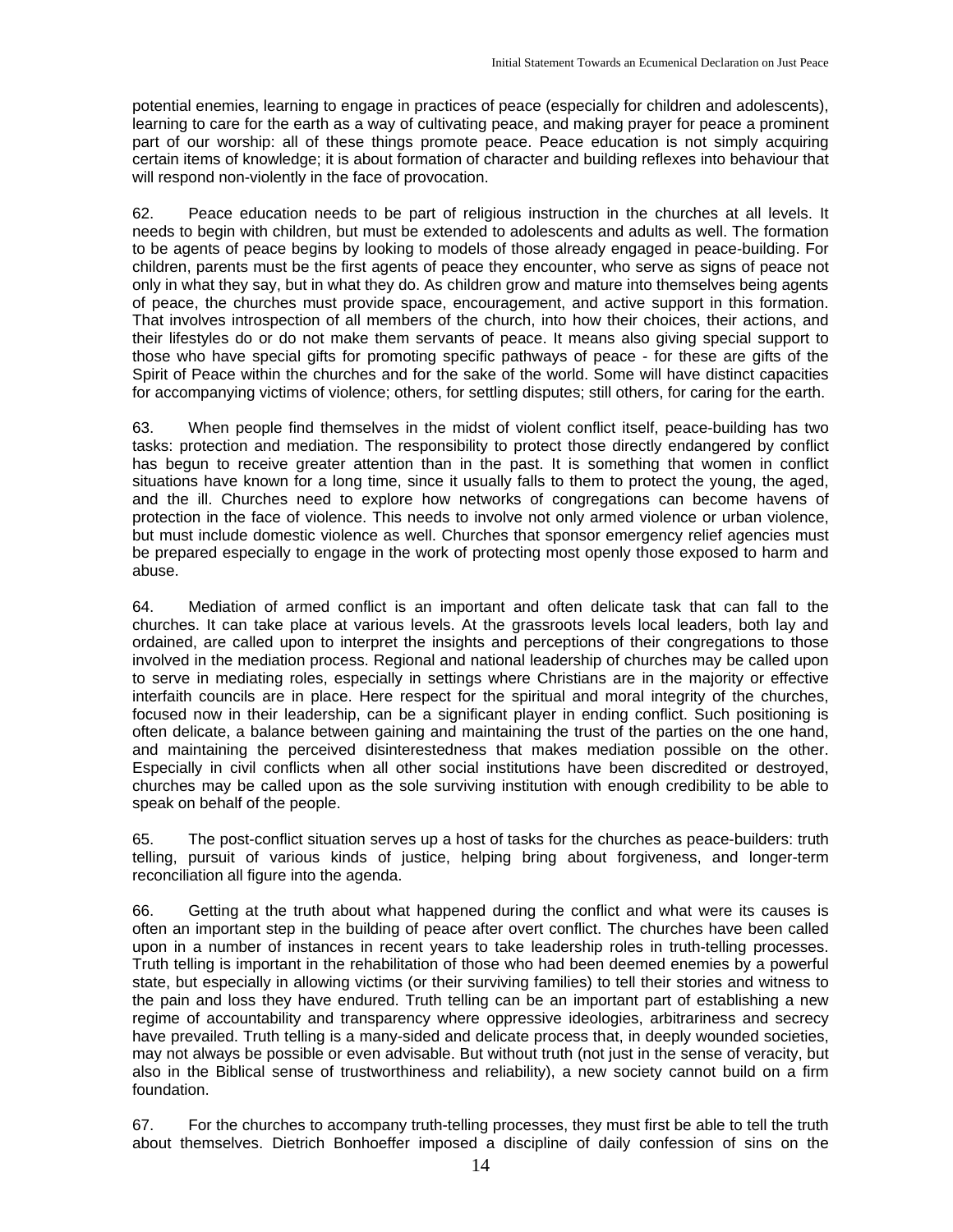students in the Confessing Church's seminary at Finkenwalde because, as he said, how can we hope to recognize the lies all around us if we cannot speak the truth about ourselves? The churches, thus, need to exercise a spiritual discipline about and within themselves if they hope to aid others in doing so.

68. Of the different forms of justice in which the churches may engage in the peace-building process, restorative justice and advocacy for structural justice stand out especially. In restorative justice, focus is upon the victims' rehabilitation. (In punitive or retributive justice, focus is upon the wrongdoers; this should be the prerogative of the legitimate state.) Special care for victims is the natural expression of the work of God that focuses upon those who have been marginalized. As its name suggests, restorative justice seeks what has been wrested away from the victim in terms of material goods, but also the restoration of their human dignity.

69. Structural justice, the changing of those structures of society that have contributed to injustice and the conflict that has arisen, is often necessary to assure that conflict does not happen again. As a moral voice, the churches are called upon to advocate for these structural changes and have them embedded in the legal system of the land. Writing new constitutions, developing the policies of political parties and governments, and seeing to enactment of the structural changes are part of the work that will lead to a lasting peace.

70. Promoting forgiveness, at both the personal and the social levels, is a task pre-eminently suited to the churches. The teachings on forgiveness central to Jesus' own preaching and ministry form the basis for this. Forgiveness, as it is also for peace, is a gift of God. Without forgiveness, there is no way of coming free from the past. Christian forgiveness is not cheap forgiveness, but a change of heart and perception that allows for a different kind of future. Forgiveness does not erase the past but remembers the past in a different way. Moreover, forgiveness can help create the social space in which wrongdoers may be able to come to forgiveness. Promoting forgiveness, accompanying people on the long road to forgiveness, and providing a public ritual framework where especially social forgiveness can be enacted are all things that fall especially to the churches. To the extent the churches can live up to the praxis of Jesus, they can be effective instruments of God's forgiveness.

71. Along the path to forgiveness, the healing of memories is of special significance. The healing of memories aims at being able to remember the past in a different way that will make forgiveness especially possible. Here the accompaniment of victims by the churches, of finding a way through their suffering by looking to the sufferings of Christ, is one of the most important ways of serving the *missio Dei* in the reconciliation of all creation.

72. Reconciliation is both a process and a goal. The process is likely to entail exercises of truth telling, the pursuit of justice, the healing of memories, and the extending of forgiveness. Individual forgiveness focuses upon the restoring of the humanity of the victim in the image and likeness of God. Social reconciliation may focus upon healing the memories or building a common future together: it may involve making sure that the deeds of the past cannot happen again, or building an alternate future. Whenever reconciliation is achieved, the experience of it as a gift of free grace from God can be the most moving and effective way of speaking about God's design for the world, of how the world is being drawn back into God, its Creator.

73. As instruments of God's peace, the churches are indeed vessels of clay. When peace does occur, it becomes clear that "the transcendent power belongs to God and not to us" (2 Cor 4:7). But it is usually also clear that, in most instances of conflict, the churches do not live up to their great and challenging vocation. Particularly in conflicts that happen within countries rather than between them, churches will find themselves to have been complicit in many different ways. At times church leadership will have failed to speak out against injustice or have even blessed the violence that occurred. Members of the churches are likely to find themselves on both sides of the divide. In longstanding oppressive regimes, there will be those in the churches' ranks - both as leaders and as members – who have been hidden accomplices in maintaining the oppression by spying upon others or regularly reporting their actions. Some have done this out of fear; others may have been forced or blackmailed into it. Unless the churches have thrown themselves completely into siding with and abetting the aggression, they may still have some role in the post-conflict peace-building process. At the very least, they can model the repentance that will be needed in the wider society. More often,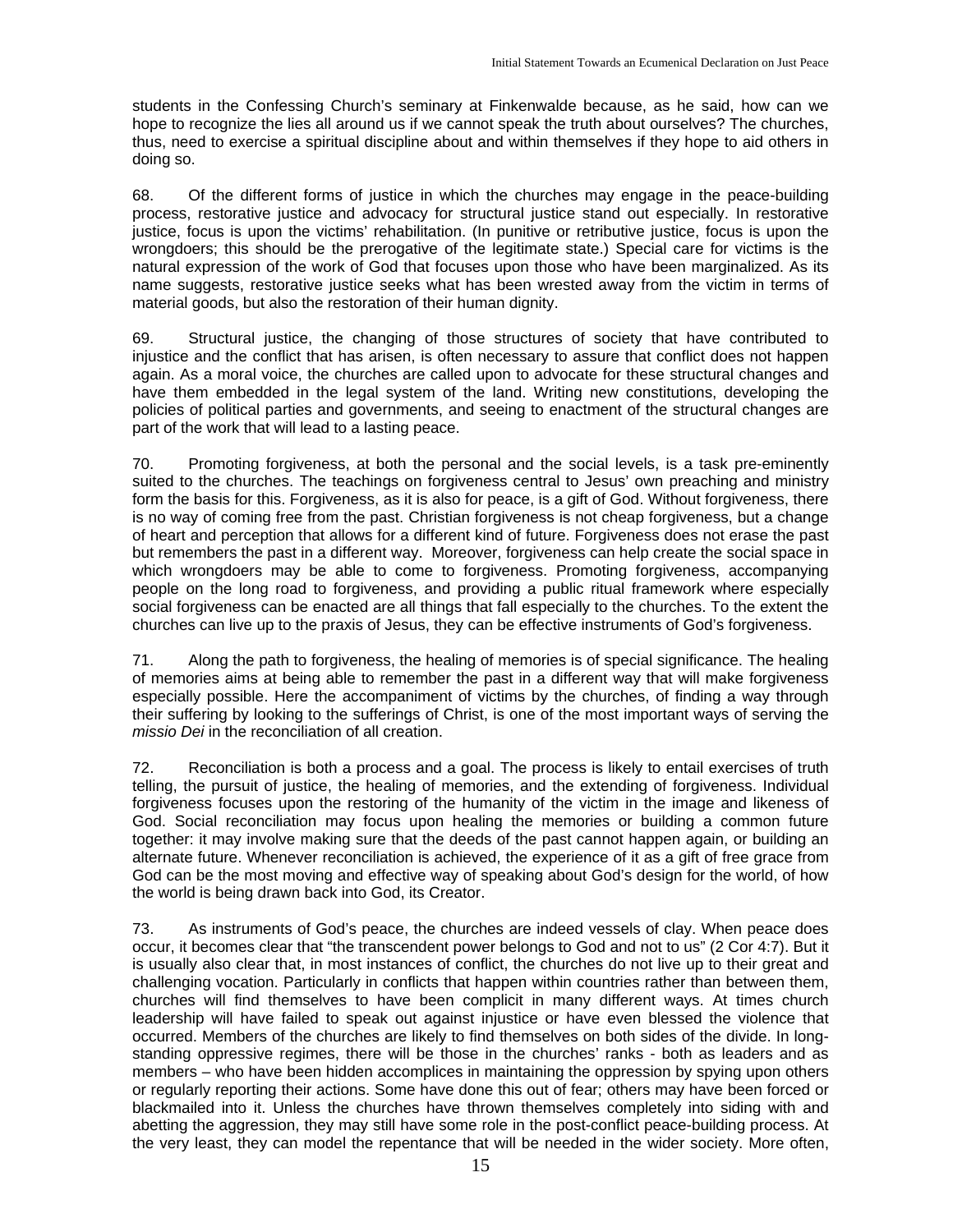especially in the case of protracted conflicts where everyone at one point or another has been both victim and wrongdoer, they mirror the ambivalences that evil and violence create. They might be able both to accept punishment but also advocate forbearance in a situation where no one's hands have been utterly clean.

#### **The Spiritual Practices of Peace**

74. Peace is not simply assenting to a set of ideas about God's design for the world. To be agents of God's peace requires putting on the mind that was in Christ Jesus (cf. Phil 2:5): the emptying of self, the embracing of vulnerability, the walking with the wounded which marked the Second Person of the Trinity's entry into our world. It requires being led by the Holy Spirit in the healing and sanctifying of the world. The Incarnation and the sending of the Holy Spirit are an extension of the embrace of the *periochoresis* of the Trinity to enfold into itself those who have been broken by sin, oppression, and injustice. In order to have that mind of Christ, peace-building requires entering regularly and deeply into communion with the Triune God, along the ways that Christ has set out for us. It is that presence in God that makes it possible for us to come to discern God's working in our world. It allows us to see those glimmerings of grace that may come to flash forth the love of God that heals and reconciles.

75. Putting on the mind of Christ, being formed in Christ, involves spiritual practices and disciplines that embody peace in our own bodies:

- making prayers of intercession as part of our mindfulness of being formed in Christ;
- seeking and extending forgiveness, so as to create truthfulness in ourselves and to forge the space for others who need to seek repentance;
- washing one another's feet, so as to learn the ways of service;
- engaging in times of fasting, to review our patterns of consumption and relationships to one another and to the earth;
- consistent and sustained acts of caring for others, especially those most in need of healing, liberation, and reconciliation;
- consistent and sustained acts of caring for the earth;
- communal acts of worship in order to be nourished by God's Word and by the Eucharist.

76. Peace is not just a view of life. It is also a way of life. In a world beset by violence and threatened by all kinds of destabilizing forces, it means cultivating a spiritual posture, a spirituality. By spirituality is not meant a pick-and-choose of preferred elements to craft a unique or distinctive lifestyle. Spirituality here means deepening a mind-set and engaging in those spiritual practices, especially communal ones, that lead one deeper into the mystery of Christ.

77. An important task of this spirituality is sustaining hope. Building peace is often an arduous task, marked by disappointments, failures, and setbacks. How do we find the reserves of strength to remain faithful and to keep forging on in the midst of adversity? Hope is not the same as optimism. Optimism is our assessment of how we can change the present and forge the future by dint of our own resources and strengths. Hope, on the other hand, is something that comes from God, who is the author of peace and the One who brings about reconciliation. Hope is something that we discover, drawing us forward into the mystery of peace. It manifests itself at times in unexpected places and in surprising ways. It can be perceived thanks to our communion with God - glimmerings of grace in the midst of adversity, acts of kindness in the face of ruthless self-seeking, moments of gentleness in the hardness of relentless aggression.

78. A spirituality is something that agents of peace share, a web of practices and attitudes that bind a community together. In its own finite way, a spirituality mirrors the relationships of Trinitarian life - sustaining, transforming, and sanctifying a broken world.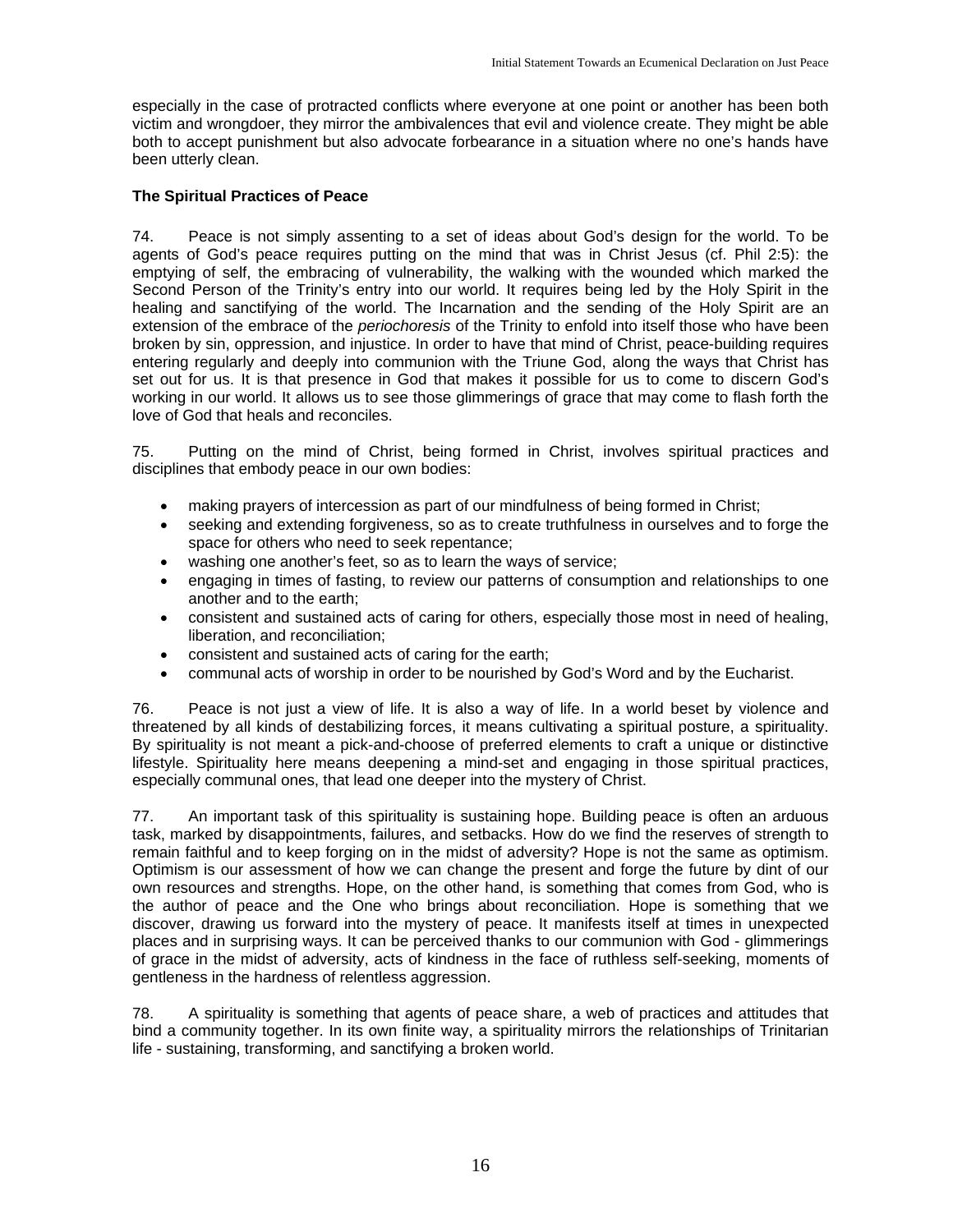#### **Questions:**

**What are the ways in which your church engages in peace education for all its members, especially the children and young people?** 

**Can you share successful projects and experiences which would be helpful for other churches?** 

**In which ways have you become involved in peace building ministries? Can you give us examples?** 

**In which ways are you expressing the calling of the churches to care for creation? Does it have an impact on the theological training of your ministers and on the management of your buildings?**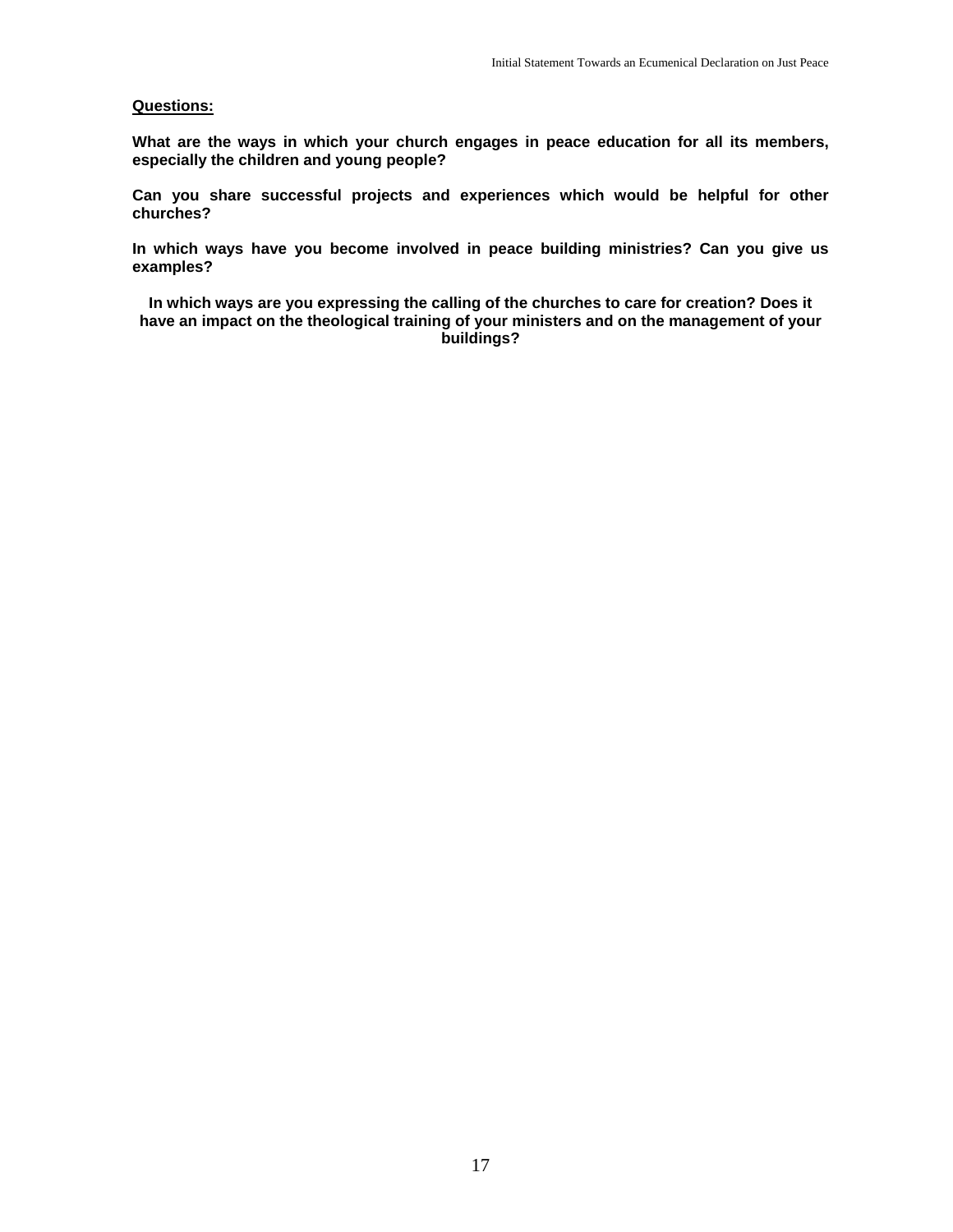#### **Chapter 3**

#### **On the Way towards Just Peace – The Scope of the Churches' Engagement**

79. God is never glorified by our violence. Nor is our humanity ever honoured through it.

80. *"For he is our peace, who has made both one, and has broken down the dividing wall of*  hostility...that he might create in himself one new person in place of the two, so making peace, and *might reconcile us both to God in one body through the cross, thereby bringing the hostility to an end. And he came and preached peace to you who were far off and peace to those who were near*. (Eph 2:14-17)

81. Jesus in the power of the Spirit created new community among enemies. It was the reconciliation of a Samaritan woman and a Jew, a Roman soldier and a Palestinian peasant, the leprous and the clean, the stranger and the resident, Jew and Greek, tax collector and exploited farmer, male and female, bond and free. In the Spirit they broke bread together, they shared the kiss of peace together with their goods and their lives, and they resisted the empire's powers of division. First called the People of the Way, they lived a way that transformed their relationships with one another and purged the violence within as well as the violence without, the violence of their hearts and souls as well as the violence of their hands and feet. They learned to treat the Earth gently. They learned an ethic for enemies.

82. More precisely, they learned an ethic for the *end* of enmities. Jesus and his community were realists. They knew we are often enemy to one another and to ourselves, trapped by dividing walls of hostility we create and malignant "principalities and powers" we perpetuate. They knew that no soul is immune from harm and no life free of violation.

83. They also knew that there is more grace in God than sin in us. We can, by God's grace, live together as wounded healers.

84. And they knew that this life together is by way of a community in which enemies suffer each other's pains and joys to become a single humanity sharing a common world (*oikos*). Those afar and those near become one body through the cross.

85. This reconciliation of enemies who dismantle walls of separation and purge the violence within and without displays the scope of just peace. Just peace requires making just peacemakers. Just peace also requires building just institutions and ways of life.

86. The disciplines of soul-craft create and sustain just peacemakers. (This was discussed above as peace education). Soul-craft, the slow formation and transformation of character and conscience in a thousand ways, many barely noticed in the routine of growing people up. Soul-craft is the ancient practice of shaping an authentic self; it is one prayer at a time, one offer of hospitality at a time, one planting and watering at a time, with one child at a time. Soul-craft is the moulding of convictions and morality and greatness of heart befitting peacemakers as the blessed children of God.

87. If we do not make peacemakers, peace itself will not be made. Soul-craft is as vital to peacemaking as statecraft.

#### **Christian Peace Traditions**

88. Before we turn from soul-craft to building just institutions and ways of life, we need to track recent developments in Christian peace thinking and peace practices. Only then can we appreciate the enhanced scope of the tasks before us.

89. *Different traditions, a common pathway***.** From the differing traditions of Christian peacemaking, just peacemaking has created a common pathway appropriate for our time. The older traditions of Christian pacifism and just war theory no longer control peace thinking.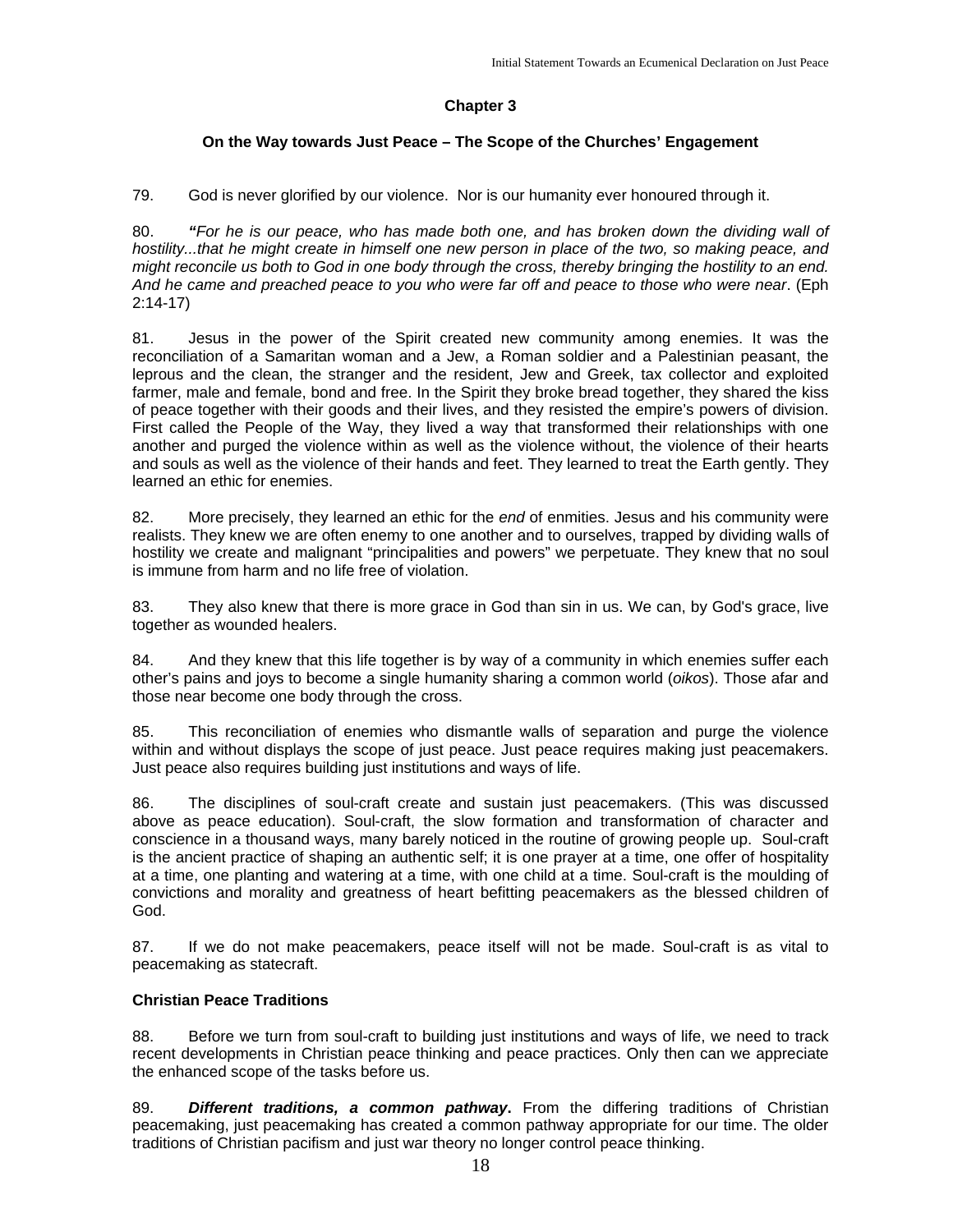90. To see why, we need to know what these traditions shared and where they parted ways. Just as "pacifism" - one family of traditions - is wrongly taken by some to mean "passive non-resistance," so "just war" - another family of traditions - is misleading. "Just war" is not about justifying war; it is about limiting its occurrence and limiting the ways in which it is carried out. "Justified use" or "just use" is the better term, since the effort is to determine whether there are *ever* morally *exceptional* uses of deadly means, wherever they may occur - in self-defence, as the responsibility to protect innocent populations, in police actions, in circumstances when rebellion or revolution may be justified, or in tragic cases at the beginning and end of life (whether euthanasia, assisted suicide, or medical abortion). "Justified use" is about the *exceptional* and highly occasional use of lethal means *as the last resort*. After all, both pacifism and just use traditions, including just war, share the same Christian norm for the use of force - nonviolence. Both share a same common task - the reduction of violence. And both dedicate themselves to the same goal - overcoming violence.

91. Just as important, both agree on fundamental tenets of Christian faith: The way of Jesus rejects arms as the manner of God's reign and instead gathers enemies into covenantal intimacy by forgiving and reconciling them. The shared calling of all Christians is the ministry of reconciliation. And desired and true reality is a peaceable kingdom in which the well-being of each creature is bound to the security of all.

92. Both families of Christian peace traditions also acknowledge that force is sometimes necessary to peace and justice in a world of stiff-necked peoples who bypass few chances to organize their own lives at the expense of their neighbours. And both contend that there should be guards against unchecked power: Any use of force should be held to the lowest required levels, should be accountable for the consequences, and should respect the humanity of those on the receiving end. Not least, both agree that the welfare of others, the enemy included, is to be placed within the same moral framework as one's own and guided by the same standards. This is the meaning of Jesus' command that we should love our neighbours as ourselves.

93. Where Christian peacemaking traditions have parted ways, despite their shared distrust of all violence, is over the question of the exceptional use of one kind of force - killing violence. Just use advocates say there are morally permissible uses of exceptional, deadly violence in stringently limited ways. Just use theory has elaborated a set of criteria for measuring that.<sup>1</sup> The Peace Churches and other pacifists argue the non-exceptional rejection of killing violence and do so, on both prudential and theological grounds. The prudential argument is that lethal violence is selfdefeating for society in the long run and usually the short run as well. It breeds relationships that generate estrangement, harbour hostility, work from grudges, promote revenge, dehumanize the parties involved, and issue in further violence, which then tends to spiral and escalate. The theological argument is that Christians are called to a community whose way of life should not include killing anyone whom God regards as unqualifiedly precious and for whom God suffers in patient love; and there is no one for whom this is not the case, including those sitting in prison on Death Row, awaiting execution for capital crimes. One killing is always one too many. Violence, even when it is used as a last resort to stop other violence, never achieves genuine justice or lasting security.

94. *Working allies***.** In recent decades pacifists and just use advocates have found themselves to be working allies time and again. All weapons of mass destruction violate both just use and pacifist criteria, so these Christian peacemakers have stood side-by-side in opposition to nuclear arms and worked together for nuclear disarmament. They joined in anti-apartheid campaigns in Southern Africa and anti-regime campaigns in Eastern Europe. They sought truth and reconciliation processes in several countries, as well as other ways to help heal memories of past violation and remember its victims in public ways (through memorials, museums, school curricula, and interfaith worship, for example). For the so-called "war on terror," they have rejected the crusade tradition whereby any just cause justifies all means necessary to achieve it. And they have sought to shift the thinking from a military focus to policing.

1

<sup>1</sup> The criteria are legitimate or competent authority, just cause, right intention, announcement of intention, reasonable hope of success, proportionality, and just conduct.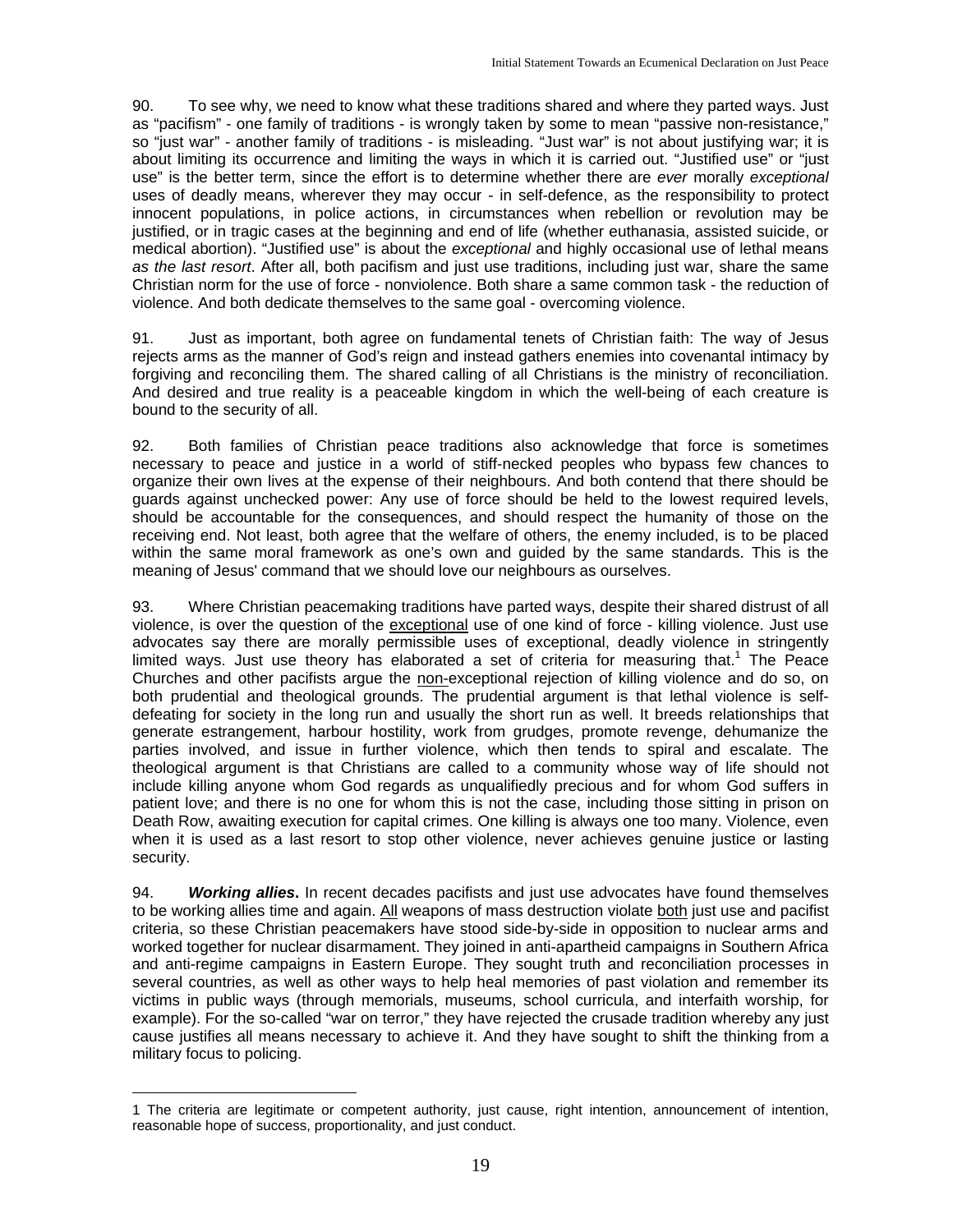95. On this last item - the "war on terror" and other cases of overt, deadly violence - the Catholic-Mennonite dialogue, fed by both just use and pacifist streams, draws the important difference between an army and a police force, including an international police force operating through institutions backed by international law. Police are embedded in a community whose members assume that the police force is working on their behalf. While police know how to use arms they, unlike soldiers, are not trained primarily for armed combat and use arms only as a last resort. Many police officers pride themselves on how infrequently they have to draw a gun and how often their work overlaps with and allies with the work of people in other helping professions. Their specialty is saving life, not destroying it. They do not kill their way to victory. If killing is involved, it is not to achieve "victory"; it is to prevent further harm to the innocent.

96. A nonpartisan study of how terrorist groups come to an end reinforces the Catholic-Mennonite position. 648 terrorist groups operating over the period 1968 – 2006 were studied. Military force was not the best instrument to bring such groups to an end. The battlefield solution was less effective than law enforcement and intelligence agencies cooperating for international policing. Yet even policing was not the most effective means of all. Most effective was the dissolution of terrorist groups when their members were absorbed into the political process.<sup>1</sup> Diplomacy rather than war, and police rather than soldiers - these means far surpassed military solutions.<sup>2</sup>

97. It is important to understand why this is the case, since the common rationale for employing military force is that it serve as a defence force and a peacekeeping force. What kind of thinking is war-thinking, even war-thinking that is directed to peacekeeping, and how does it compare with peace-thinking directed to peace-building?

98. When peace is conceived with a military focus, it is an activity tied essentially to one thing armed violence, its threat and use. Consequently, as long as this paradigm is used all peacekeeping efforts must adhere to physical, mental, and organizational conformities of all kinds, for the sake of the mission itself. This implies that only a few of the gifts of the total citizenry are used, and those in tightly controlled ways - the skills of the soldier, the politician, the weapons scientist, and the diplomat. When peacekeeping is a subset of war-thinking most of the gifts of peacemaking, and the vast majority of peacemakers, are simply irrelevant. Hence parents, children, teachers, students, farmers, business people, scientists, artists, clergy, doctors and nurses, the young and the old, the physically able and the infirm - all these potential peacemakers are largely left out when war-thinking reigns, rather than peace-thinking for peace building.

99. *Enhanced scope.* Yet the larger point is that just peace and the working alliance of pacifist and just use traditions now has achieved a much broader scope, a scope that reflects attention to violence on many more fronts than that of overt, armed, inter-group conflict. It includes a focus on violence in the home and on child abuse, on human rights violations, on anti-racism work, on gender violence, on gang conflict, on promoting processes of truth and reconciliation in transition societies, on healing the memories of past violations, and on developing the means of conflict resolution for home, school, church, community, and workplace. These efforts supplement the previous and almost exclusive focus on war and civil conflict.

100. When we add to this the formation of peacemakers (soul-craft), the scope of just peace building effectively encompasses the whole of earthly life. Christian peacemaking is far more than a firewall for containing conflict; it consists in practices that constitute a whole way of life for the People of the Way. It is, in a word, discipleship.

101. There is more. "The whole of earthly life" carries a broader meaning now than the one we have usually given it. More than ever, we realize that planetary creation is a vast, seamless, vulnerable, and threatened web. Our small *oikos* - all of it, both biosphere and atmosphere - can be

1

<sup>1</sup> "Strategy Against Al-Qaeda Faulted: Report Says Effort Is Not a 'War'", by Joby Warrick, *Washington Post*, Wednesday, July 30, 2008: A04.

<sup>&</sup>lt;sup>2</sup> See the commentary by Nicholas D. Kristof in "Make Diplomacy, Not War", the New York Times, August 10, 2008: WK12. The Study was conducted by the Rand Corporation.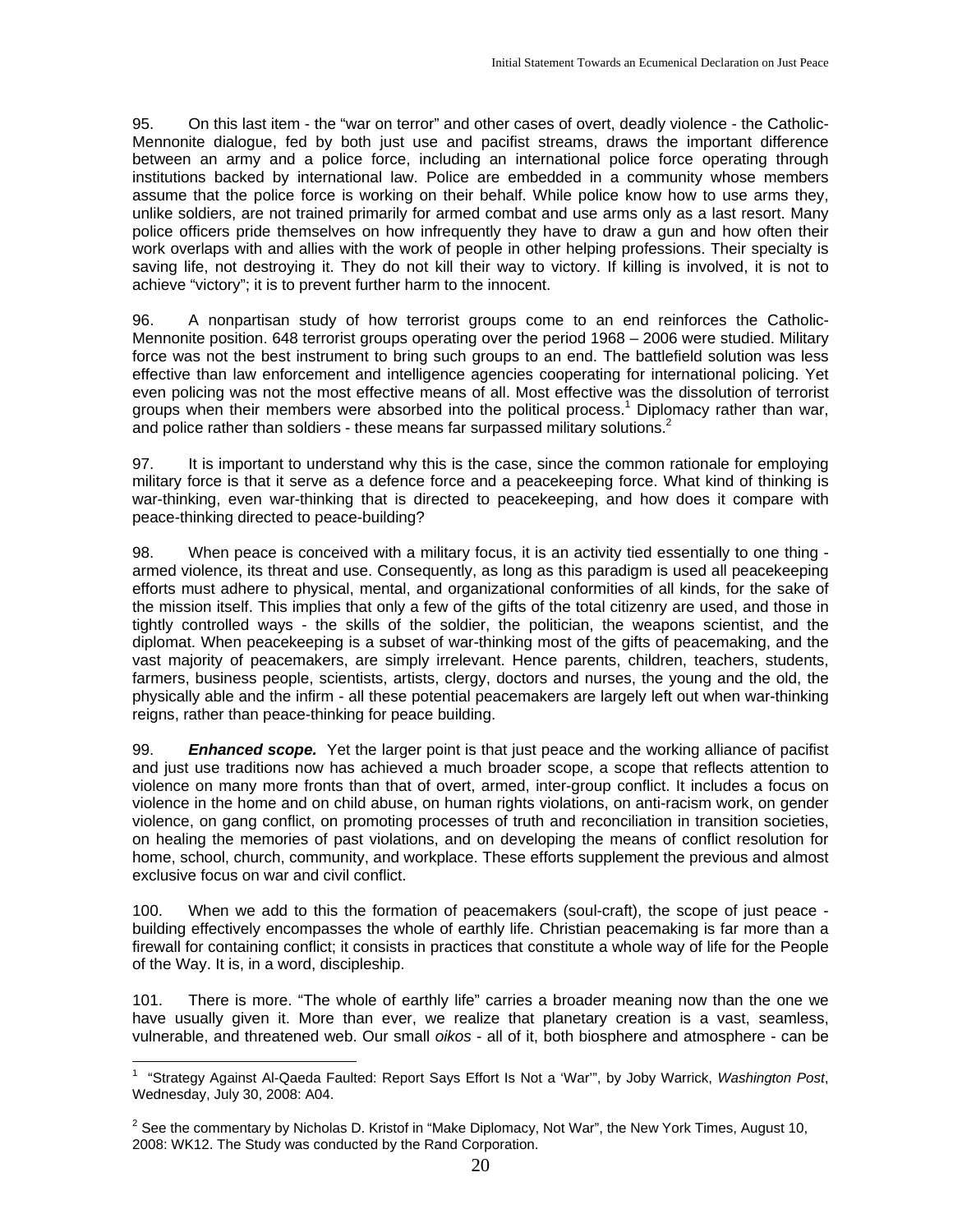altered, scarred, torn, injured and impaired by us, as well as revived and restored through its own powers and with our cooperation. Therefore, the scope of justice is not only human flourishing. It is the flourishing of planetary creation as a whole. Moreover, while the rest of nature might flourish apart from human flourishing, human flourishing is not possible on a despoiled planet. This also applies to peace. Earth might know a peace without us, but we cannot have peace if land, sea and sky are stripped of life.

102. This we know. Earth can industrialize but once in the manner and on the scale it has. The present throbbing world cannot replicate itself multiple times and be extended indefinitely. For one thing, the costs cannot be met. Maintaining what we already have is driving communities into poverty, even destitution. Nor are natural resources present in the abundance or availability they once were. Even allowing for human creativity and material substitutes, a single factor such as the end of the petroleum era, the lack of further fertile lands, unrealizable demand for freshwater or altered climate will yield huge problems and much suffering. Then there is population, a world of now seven, then eight, then nine or ten billion people. Whatever else that means it is a multiplier of all other problems, from poverty, unemployment and refugee agonies to overconsumption, resource depletion, and destruction of habitat. Not least, psychic energy is largely spent among many people. The bright side of the agricultural, industrial, and information revolutions was their lure and drive. Now, facing their destructive downside, a global fatigue wears away at millions. Renewable moralspiritual energy, together with the renewable energy of hope, is needed.

103. Furthermore, all this happens at the very time that the expectations of billions of people for a life of sufficiency and enough have not yet been met. The bottom two billion cannot be told that their hopes are not realizable. Least of all can their hopes be dashed by affluent societies smugly protecting their privilege.

104. Just peace-building thus confronts a double challenge that most Christian peace traditions have neglected: the challenge of securing, on a healthy planet, the goods of the community of *all beings* God has created; and, at the same time, the challenge of addressing the obscenity of superfluous wealth and the offense of needless poverty with a view to the dignity and well-being of all God's children.

#### **Just Institutions in a Just Order**

105. The enhanced scope and reconceptualising of peace across the whole of earthly life returns us to the subject of just institutions and ways of life. Our historical moment, some arenas of concern, and the task before us are being discussed here. Further matters of importance are hoped to come from the contributions and suggestions of readers in the WCC Member Churches and beyond.

106. No one can be whole in a broken world. For that reason, we turn to peace-building and just institutions in a just order. Institutions, policies, systems, and the ways in which our lives are organized, shape who we are, how we experience the world and see it and what we are able to do in it. Every part of our being, from imagination to habits of the heart to ordinary and extraordinary action, is affected by the worlds that we inhabit and that inhabit us. If we are to be whole, so, too, must they be. Thus peace-building at the levels of just institutions in a just order is the indispensable partner of soul-craft.

107. The economic order has always altered and shaped the planet and its peoples. It has done so with great force and effect since the Industrial Revolution and the globalization of recent decades, affecting not only the biosphere's community of life but the atmosphere and climate itself. In the face of this, the AGAPE process of the WCC (Alternative Globalization Addressing Peoples and Earth) asks for a vision of the oikoumene that would energize the ecumenical movement to help overcome unconscionable levels of inequity within the human community and between humans and the rest of the community of life. AGAPE rightly understands that both economic and ecological peace and justice must be addressed together, with sustained participation at all levels. Only then might a genuine "economy of life" be realized.

108. The AGAPE process joins a worldwide awareness that we face a dangerous historical moment and a long, hard transition period. It might be described as follows.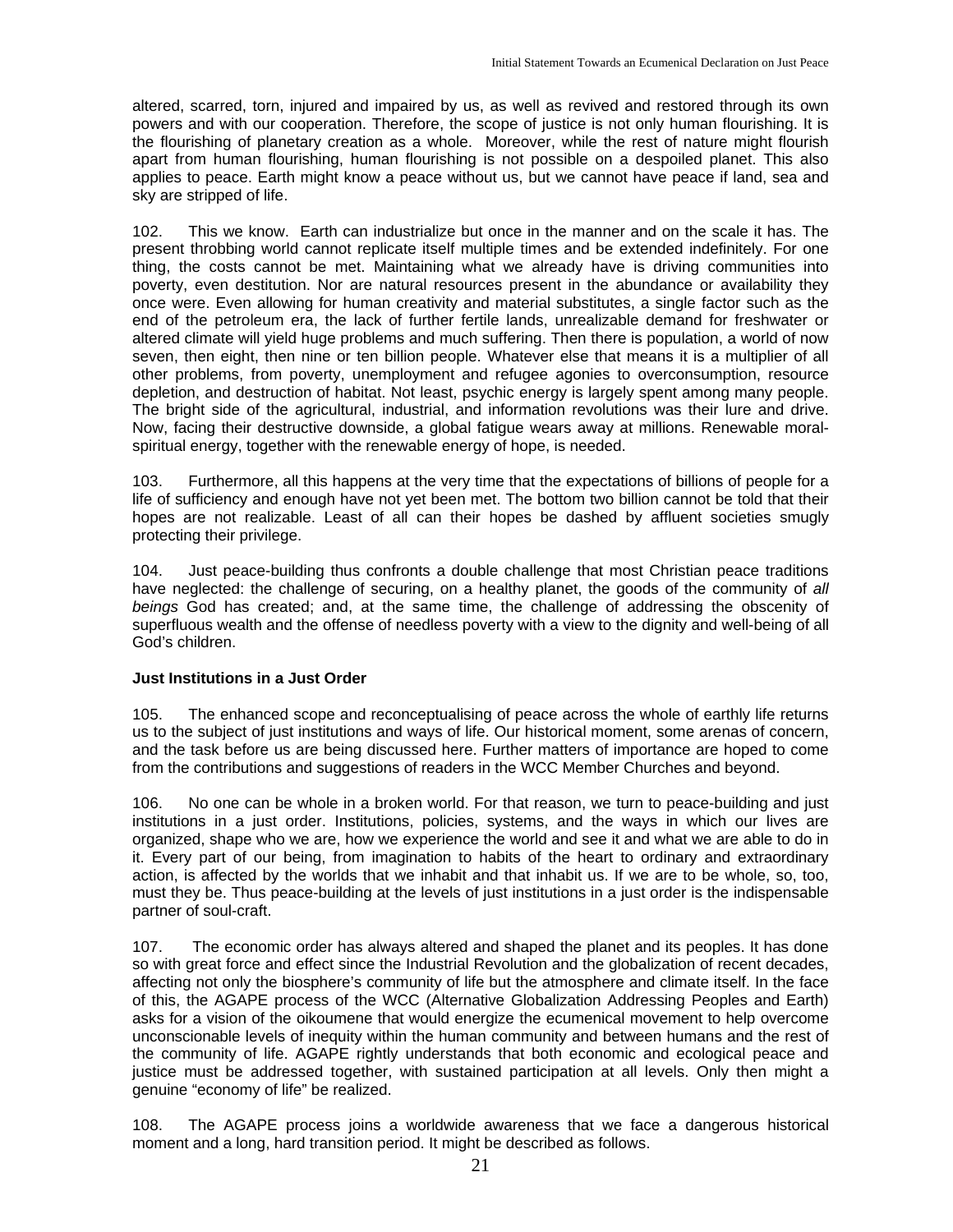109. The big, orienting ideas driving the imagination and activity of so many peoples after World War II were human rights, economic growth, and the advance of freedom and security in the form of democracy. While these sometimes worked against one another and worsened conditions for vast numbers of peoples, these were also treasures that benefited millions, even billions. Human rights found their way into constitutions in many societies and advocates in every society, a vibrant middle class emerged where there had been none, there was no World War III or nuclear holocaust, and the Berlin Wall and borders fell. For both better and worse, these big, orienting forces formed and shaped the world of the last sixty years and brought us to this *kairos* moment. It is a time of decision because these forces, with some of their roots deep in the Industrial Revolution, have also given us global warming and unprecedented human numbers on what has now become an overheated and overcrowded planet. These ideas and forces were strangely blind to the needs of the life systems upon which all this tumultuous activity utterly depended.

110. Now everything has flipped. No peace and security, no sustainable economic growth, no enjoyment of human rights and no righting of remaining wrongs is now possible apart from new attention to the primal elements of earth (soil), air, fire (energy), and water. A just peace cannot be achieved apart from developing clean energy, mitigating the effects of accelerated and extreme climate change as best we can while adapting to what we cannot change, bringing to a halt the crime of extinction and the loss of indispensable biodiversity, and creating political, economic and social structures that treat Earth as that standing miracle which gives birth**s** to us and sustains us. These elements have not been considered essential to past peace and justice traditions. They are now.

111. In like manner the powerful forces of modern science and technology need to find a way out of their captivity to forces that have been, on balance, destructive. While the benefits have been momentous - in fighting disease, extending lives, increasing yields -, science and technology have largely been in the service of dirty energy (fossil-fuels), deadly weaponry, and economic and political forces that overwhelm Earth's carrying capacity. Their misdirection stems from the fact that modern science and technology have largely joined forces that view nature as a "collection of objects rather than a communion of subjects" (Thomas Berry).

112. In sum, our historical moment and context necessitates peace-building as economic, social and political reconstruction. At the same time it necessitates the tending and keeping of the garden commanded of humans in Genesis, as well as redirection of the major investment and uses of science and technology. The widely-cited norms of **justice**, **peace**, and **integrity of creation** can be used to guide and measure this redirection and reconstruction. A similar set of norms is found in the Earth Charter Guide to "Religion and Climate Change":

- **Solidarity** with other people and creatures,
- **Sustainability** in development, technology and production,
- **Sufficiency** as a standard of equitable consumption and organized resource-sharing,
- Socially just **participation** in decisions about how to obtain sustenance and to manage community for the good of all.

113. All this is obviously a task for generations. It requires a peace-building spirituality that spans generations as well. It is helpful to remember that the Christian faith was born in a clash of the ages at a turning time. "Glory to God and Peace on Earth" came as the Christmas evangel at just such a time. The way of Jesus for a People of the Way had all future generations in mind, until the end of time. Its spirituality knew it would face the inevitable corruptions and defeats that plague the life of sinful human beings. Yet it never doubted the triumph of life lived by the grace of God.

#### **Conclusion**

114. In summary we might say: We are born to belonging. Earth is our home. We are star seed and microcosms of the macrocosm in the stunning creation of God. "Peace on Earth" is the message of heaven for Earth and us as earthlings.

115. We are also born to longing. Our home is not what it might and will be. While life in God's hands is irrepressible, peace does not yet reign. The principalities and powers, though not sovereign,